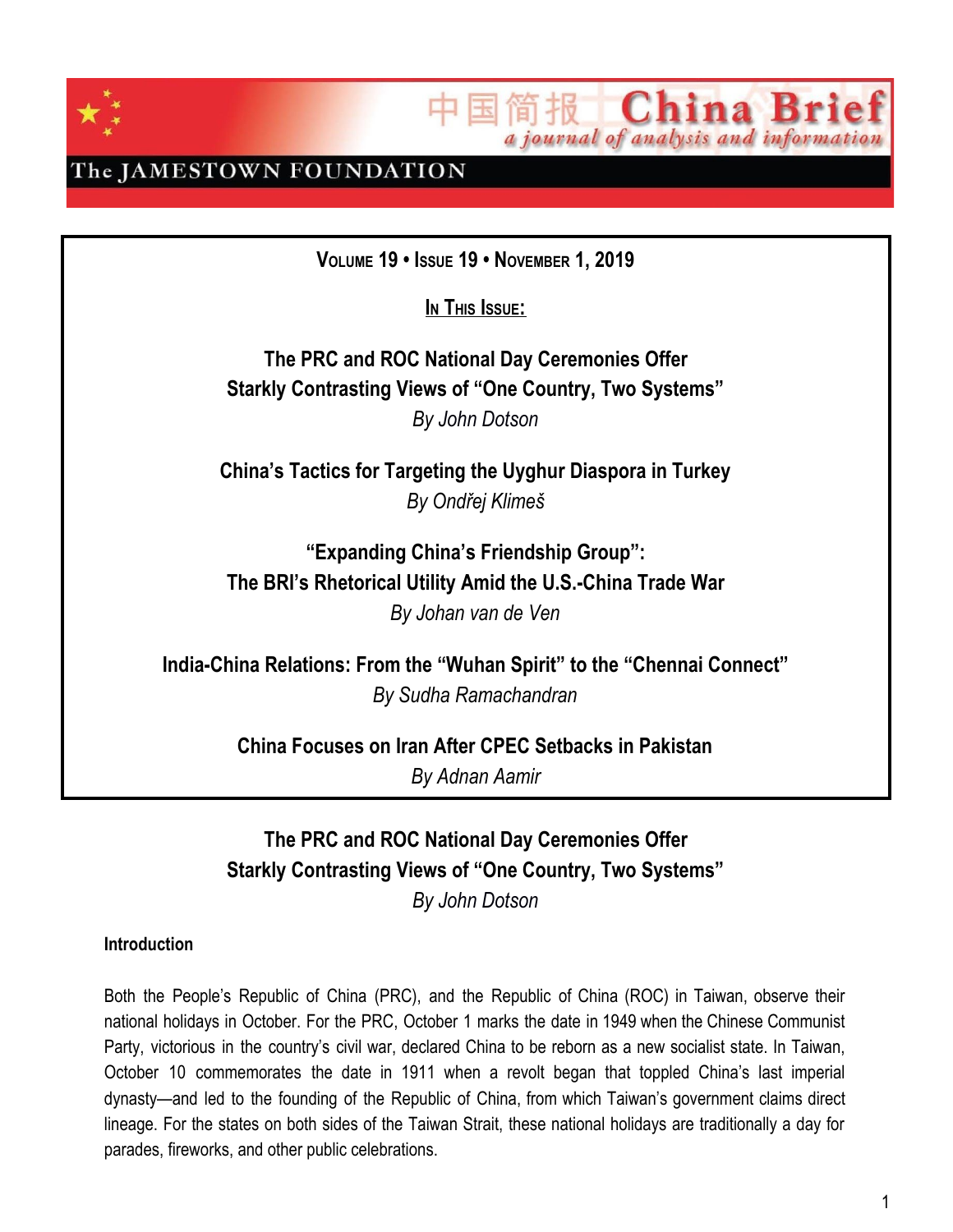This year's ceremonies in both Beijing and Taipei included leadership speeches and symbolic themes that presented starkly contrasting views of the "One Country, Two Systems" (一国两制, *Yi Guo Liang Zhi*) framework. This formula for unification is being pressed forward insistently by the leaders of the PRC—even as it is being increasingly rejected in Taiwan. This has significant implications for the future status of Taiwan, and portends increased tensions ahead in the already strained cross-Strait relationship.

### **The Theme of "One Country, Two Systems" in the PRC 70th Anniversary Ceremonies**

Prior to the massive military parade that served as the centerpiece of the PRC's 70th anniversary ceremonies on October 1, Chinese Communist Party (CCP) General Secretary Xi Jinping presented a brief address of about eight minutes. The speech was largely a recitation of platitudes ("No force can ever shake the status of our great motherland, or stop the Chinese people and nation from marching forward") and familiar propaganda themes ("We must persist [in adhering to] the leadership of the Communist Party… and the road of socialism with Chinese characteristics"). The speech also played upon traditional themes of nationalist grievance, with the CCP presented as China's savior from foreign exploitation ("This great event [Communist victory] completely changed China's miserable fate of being poor and weak, and being bullied and humiliated for over 100 years… and set the Chinese people on the glorious road of realizing our great rejuvenation"). **[1]**



*Images above: The members of the CCP Politburo Standing Committee, as well as retired senior CCP leaders, observe the PRC 70th anniversary ceremonies from a reviewing stand at the Forbidden City. Current CCP General Secretary Xi Jinping stood at the center, flanked by his predecessors Hu Jintao (left) and Jiang Zemin (right). While others on the platform wore Western-style suits, Xi attended the ceremonies in a "Mao suit" evocative of the revolutionary era and earlier years of the CCP regime. (Source: [CNA / Youtube](https://www.youtube.com/watch?v=Lmp51YN-7wc))*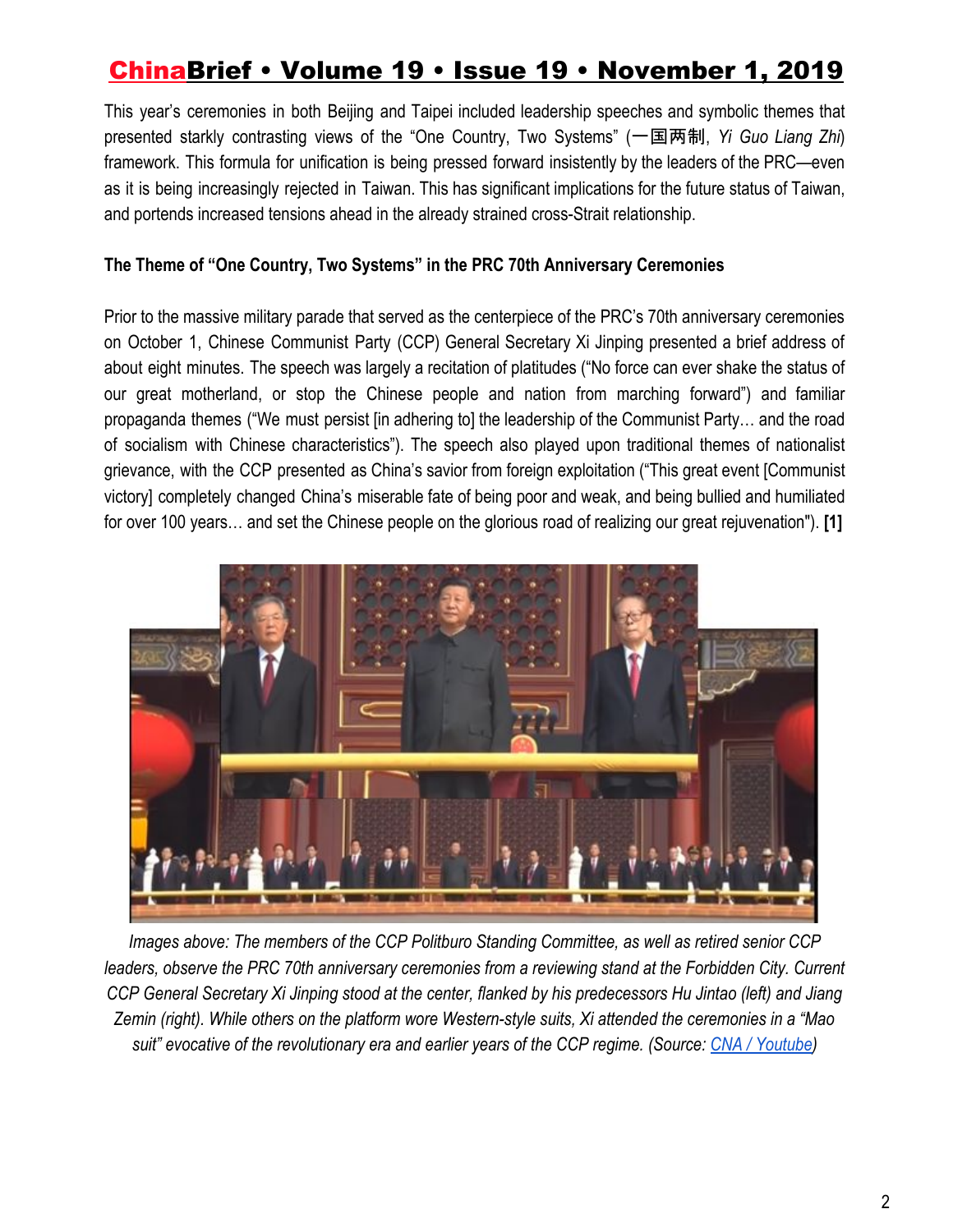The speech was most noteworthy for two connected themes. The first of these was Xi's unsubtle effort to link himself with the legacy of Mao Zedong: as Xi stated at the opening of the speech, "It was 70 years ago today that Comrade Mao Zedong stood here and solemnly announced to the world the founding of the People's Republic of China, and that the Chinese people were henceforth standing up." **[2]** In case anyone might miss the point, Xi appeared at the ceremonies dressed in an old-fashioned Mao suit (also known as a "Zhongshan suit") of the type associated with the PRC's revolutionary generation. This choice of attire produced striking images of Xi standing at the center of other senior CCP leaders, who were all dressed in Western-style business suits *(see image above)*.

The second theme was one that Xi has forcefully asserted throughout 2019: the inevitability of China's national reunification under the "One Country, Two Systems" framework originally formulated under Deng Xiaoping in the late 1970s ([China](https://jamestown.org/program/beijing-sends-a-menacing-message-in-its-lunar-new-year-greeting-to-taiwan/) Brief, February 15). As Xi stated in his address, "On our journey forward, we must uphold the principles of 'peaceful reunification' and 'one country, two systems,' maintain lasting prosperity and stability in Hong Kong and Macao, promote the peaceful development of cross-Strait relations, unite all Chinese sons and daughters, and continue to struggle (奋斗, *fendou*) for the motherland's complete reunification." **[3]** To further stress this theme, the official ceremonies included a parade featuring a large "One Country, Two Systems" float and accompanying scripted official commentary *(see image below)*.



*Image: A "One Country, Two Systems"-themed parade float, which was featured in the October 1st ceremonies in Beijing that commemorated the 70th anniversary of the founding of the PRC. Official media commentary for this part of the parade asserted that that the "One Country, Two Systems" framework is "the cornerstone of reunification," and that "the policy will succeed, as long as it is fully and accurately understood and implemented" in Hong Kong and Macao. (Source[:](https://www.youtube.com/watch?v=8RvDmqRfVsg) [CGTN / Youtube\)](https://www.youtube.com/watch?v=8RvDmqRfVsg)*

As a coda to the messages about unification in his October 1 speech, Xi felt the need to drive the point home in even starker terms during an October 13 visit to Nepal. In a meeting with officials of Nepal's ruling Communist Party government, Xi praised Nepal's adherence to a "One China" policy, and added: "If anyone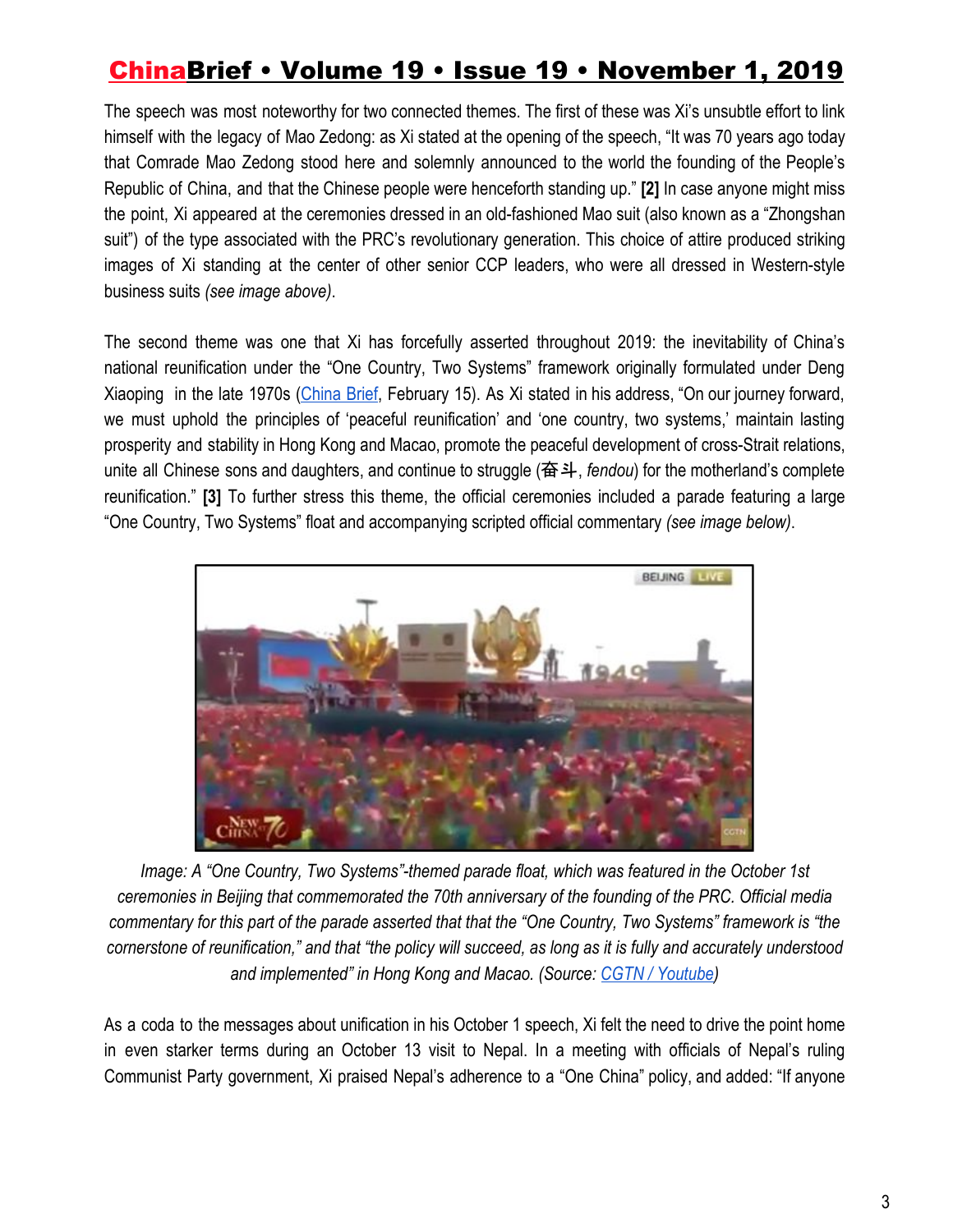schemes to split any part of China, the result will only be that their bodies are torn apart and their bones are smashed (粉身碎骨, *fenshen suigu*); and if any foreign power supports separatism, the Chinese people will only regard this as wishful thinking!" ([Guancha](http://www.guancha.cn/internation/2019_10_13_521133.shtml), October 13).

### **Sharply Contrasting Messages in Taiwan's National Day Ceremonies**

Despite the efforts of Beijing to promote "One Country, Two Systems," the formula has garnered minimal support in Taiwan (Taiwan [English](http://taiwanenglishnews.com/more-than-80-reject-one-country-two-systems-according-to-poll/) News, January 9; [China](https://jamestown.org/program/taiwan-public-opinion-polling-regarding-forced-unification-with-china/) Brief, September 6). Furthermore, Beijing's steady encroachment upon Hong Kong's traditional freedoms, and the chronic unrest this has produced, have severely tarnished whatever limited appeal the concept may once have held. Against this backdrop, and facing an approaching bid for re-election in January, Taiwan President Tsai Ying-Wen made criticism of the PRC's terms for unification a key theme in her address delivered during the "Double Ten" holiday ceremonies held in Taipei on October 10.



*Image Left: Republic of China (Taiwan) President Tsai Ying-Wen delivers an official address during the ROC National Day ceremonies in Taipei on October 10, 2019. (Source[:](https://www.youtube.com/watch?v=bvw3b7pO9bs) [ROC Foreign Ministry / Youtube\)](https://www.youtube.com/watch?v=bvw3b7pO9bs) Image Right: A street view of the presidential reviewing platform during Tsai's speech. (Source: [Taiwan](https://www.youtube.com/watch?v=3tgpcr4FjW4) [Central News Agency / Youtube\)](https://www.youtube.com/watch?v=3tgpcr4FjW4)*

In her own National Day speech, President Tsai stated that "Hong Kong is on the verge of chaos due to the failure of 'one country, two systems'… Nevertheless, China is still threatening to impose [this] model for Taiwan." She further asserted that "the overwhelming consensus among Taiwan's 23 million people is our rejection of 'one country, two systems,' regardless of party affiliation or political position … if we were to accept "one country, two systems," there would no longer be room for the Republic of China's existence" [\(ROC Presidential Office,](https://english.president.gov.tw/NEWS/5869) October 10).

President Tsai further drew stark comparisons between the PRC and the ROC, stating that the "diplomatic offensives and military coercion [of the PRC] pose a serious challenge to regional stability and peace." By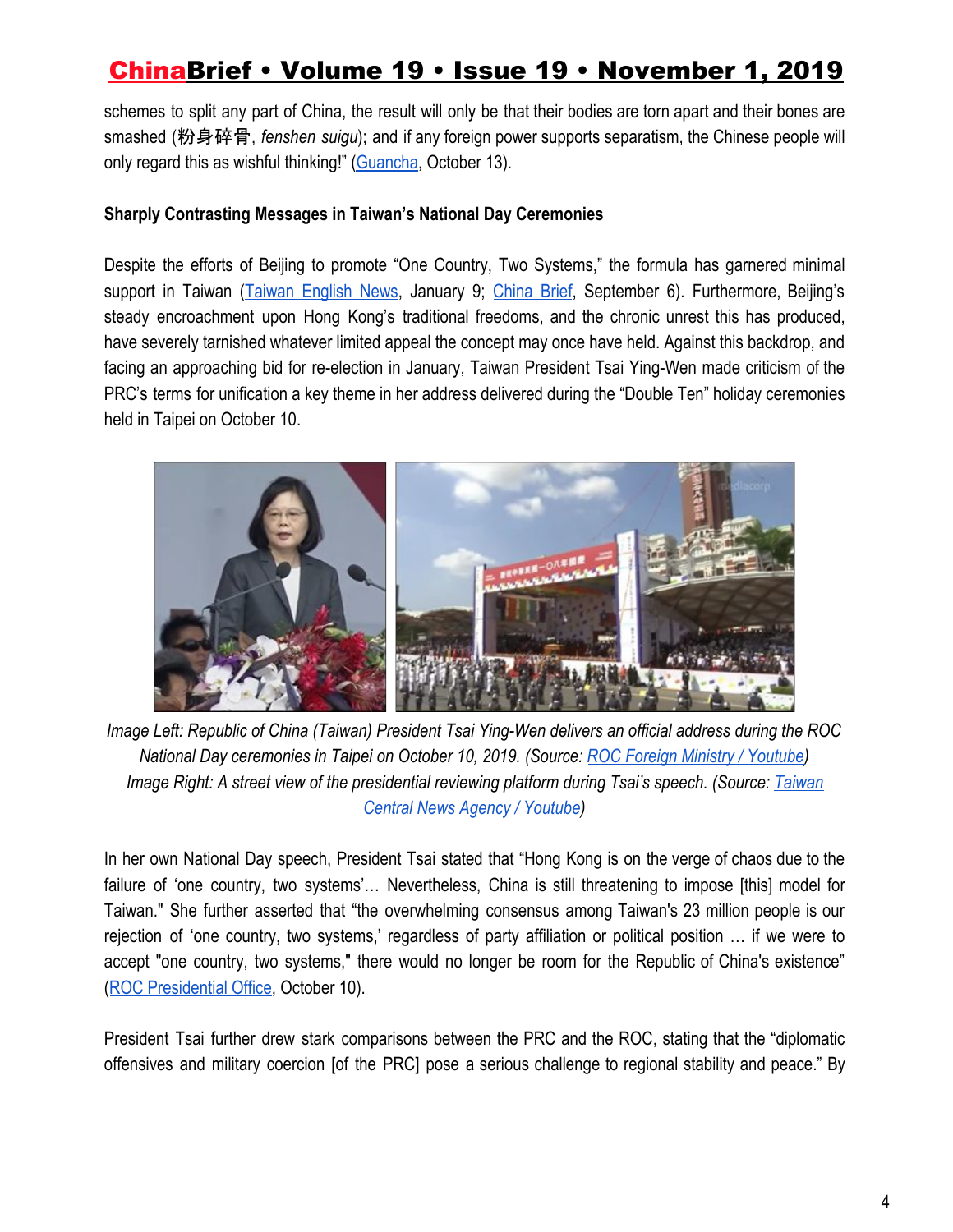contrast, she presented Taiwan as a bulwark of freedom in the face of this PRC aggression: "We are witnessing China's rise and expansion, as they challenge free, democratic values and the global order through a combination of authoritarianism, nationalism, and economic might…. Taiwan has become the first line of defense for democratic values" [\(ROC Presidential Office](https://english.president.gov.tw/NEWS/5869), October 10).

### **Conclusion**

The CCP leadership under Xi Jinping continues to assert that "One Country, Two Systems" is a viable—and in fact, the *only*—model for the unification of Hong Kong, Macao, and Taiwan with the PRC. It furthermore continues to assert that such a process of unification is inevitable. However, the clear alienation of many Hong Kong citizens from the city administration imposed upon them has severely diminished whatever credibility the concept may once have held. The example of Hong Kong has demonstrated that the "One Country, Two Systems" framework serves as a cover for the gradual subversion by the CCP of any institutions that stand in the way of its exercise of untrammeled authority.

Despite this, the PRC leadership continues to offer repeated assertions of this tired slogan, even as its own demands for unification grow ever more insistent and strident. The contrasting PRC and ROC national holiday events on October 1 and October 10 further brought into relief the fact that the two states remain as far apart as ever on the question of unification in general—and on "One Country, Two Systems" specifically. In light of the increasingly assertive posture of the PRC, and the rapid advancement of its military capabilities, this augurs ill for the future course of relations across the Taiwan Strait.

*John Dotson is the editor of* China Brief*. Contact him at: [cbeditor@jamestown.org.](mailto:cbeditor@jamestown.org)*

#### **Notes**

**[1]** See video of the speech posted at "Chinese President Xi Jinping Delivers Speech to Mark National Day," CGTN, October 1, https://www.youtube.com/watch?v=p5qqd1lzWRo; and the full Chinese text of the speech at "Xi Jinping: No Force Can Ever Shake the Status of Our Great Motherland, or Stop the Chinese People and Nation from Marching Forward," *Xinhua*, October 9, 2019[,](http://www.fjnet.com/shishi/tj/201910/t20191009_278569.htm) [http://www.fjnet.com/shishi/tj/201910/t20191009\\_278569.htm](http://www.fjnet.com/shishi/tj/201910/t20191009_278569.htm). [Original text: "我们 要坚持中国共产党领导… 坚持中国特色社会主义道路" and "没有任何力量能够撼动我们伟大祖国的 地位, 没有任何力量能够阻挡中国人民和中华民族的前进步伐" and "这一伟大事件,彻底改变了近代 以后100多年中国积贫积弱、受人欺凌的悲惨命运,中华民族走上了实现伟大复兴的壮阔道路") **[2]** *Ibid.* [Original text: "70年前的今天,毛泽东同志在这里向世界庄严宣告了中华人民共和国的成立,中 国人民从此站起来了。这一伟大事件,彻底改变了近代以后100多年中国积贫积弱、受人欺凌的悲 惨命运,中华民族走上了实现伟大复兴的壮阔道路."| [3] *Ibid.* [Original text: "前进征程上, 我们要坚持"和平统一、一国两制"的方针, 保持香港、澳门长期繁 荣稳定,推动海峡两岸关系和平发展,团结全体中华儿女,继续为实现祖国完全统一而奋斗。"|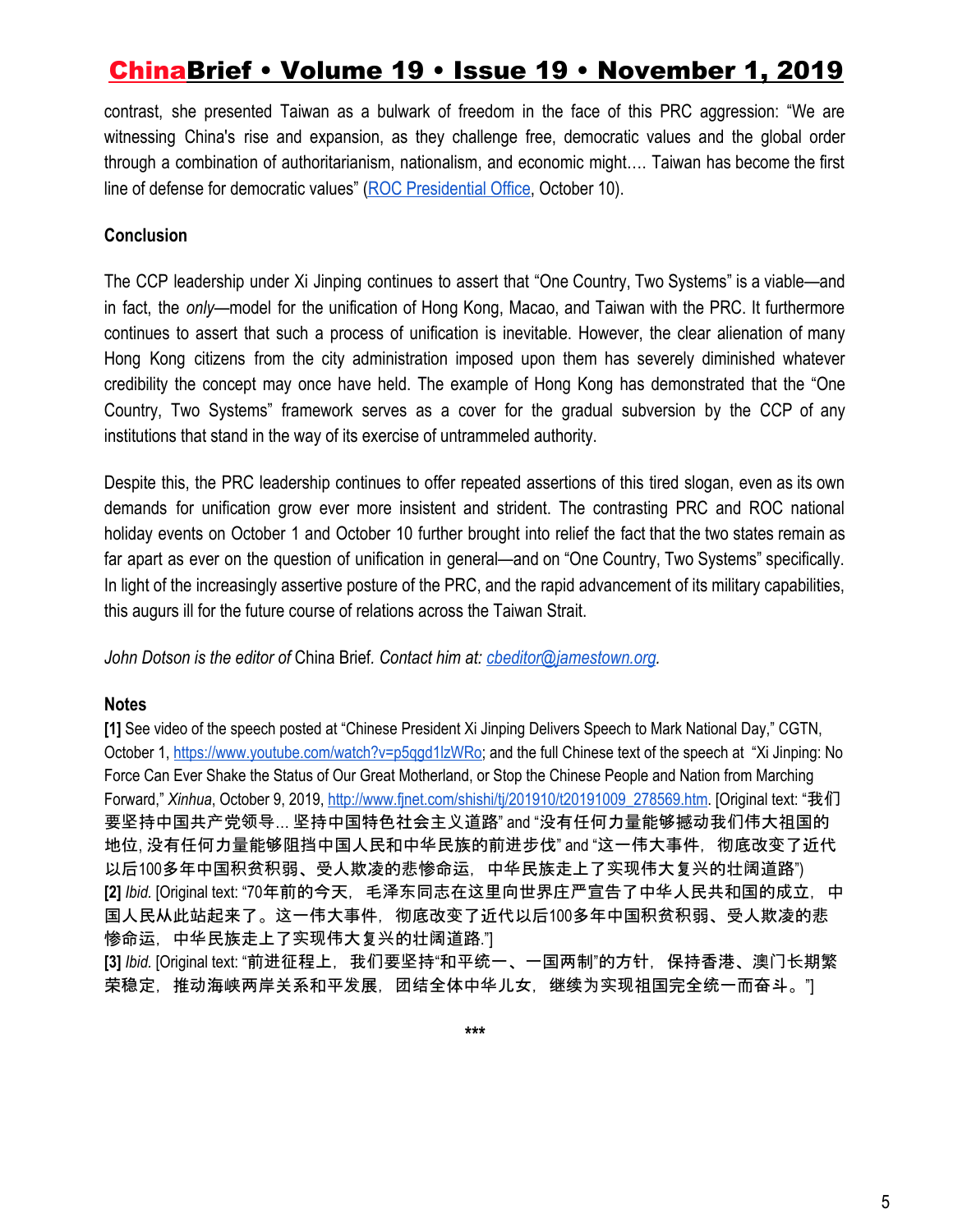**China's Tactics for Targeting the Uyghur Diaspora in Turkey** *By Ondřej Klimeš*



*Image: At a demonstration held in Istanbul in February 2019, ethnic Uyghurs residing in Turkey hold up photos of family members and prominent Uyghurs who have gone missing in the PRC. (Source: [Reuters](https://www.trtworld.com/turkey/protect-rights-of-east-turkistan-uighurs-turkey-tells-china-24487))*

#### **Introduction: Sino-Turkish Relations and the Uyghur Diaspora**

Relations between Turkey and the People's Republic of China (PRC) have been strained by the situation in China's northwestern region of Xinjiang (also known as East Turkestan), where the party-state has been subjecting over 14 million Uyghurs, Kazakhs, and other (mostly Turkic) Muslims to heavy-handed policies—including mass incarceration, political reeducation, forced labor, enhanced social control, and technological surveillance, as well as the forced suppression of linguistic, religious, and cultural practices [\(China](https://jamestown.org/program/xinjiangs-re-education-and-securitization-campaign-evidence-from-domestic-security-budgets/) Brief, November 5, 2018[;](https://jamestown.org/program/the-learning-curve-how-communist-party-officials-are-applying-lessons-from-prior-transformation-campaigns-to-repression-in-xinjiang/) [China](https://jamestown.org/program/the-learning-curve-how-communist-party-officials-are-applying-lessons-from-prior-transformation-campaigns-to-repression-in-xinjiang/) Brief, February 1). Turkey has so far tolerated and offered symbolic support to the 35,000-strong Uyghur diaspora in the country, allowing free operation of Uyghur press outlets, advocacy organizations, public protests, and political lobbying. Earlier this year, rumors about the death of the popular Uyghur musician Abduréhim Héyit in PRC state custody prompted the Turkish government to condemn China's Xinjiang policy ([Ministry](https://web.archive.org/web/20190810203109/http:/www.mfa.gov.tr/sc_-06_-uygur-turklerine-yonelik-agir-insan-haklari-ihlalleri-ve-abdurrehim-heyit-in-vefati-hk.tr.mfa) of Foreign Affairs, February 9[;](https://web.archive.org/web/20190810203120/http:/www.hurriyet.com.tr/gundem/son-dakika-celikten-onemli-aciklama-kasikci-cinayetinde-41113648) [Hürriyet,](https://web.archive.org/web/20190810203120/http:/www.hurriyet.com.tr/gundem/son-dakika-celikten-onemli-aciklama-kasikci-cinayetinde-41113648) 11 February; [U](http://webtv.un.org/search/turkey-high-level-segment-2nd-meeting-40th-regular-session-human-rights-council/6006586807001/?term=&lan=english&cat=Regular%2040th%20session&sort=date&page=22)N [Web](http://webtv.un.org/search/turkey-high-level-segment-2nd-meeting-40th-regular-session-human-rights-council/6006586807001/?term=&lan=english&cat=Regular%2040th%20session&sort=date&page=22) TV, 25 February).

Turkey's President Recep Tayyip Erdoğan adopted a more conciliatory tone during his July visit to Beijing [\(CCTV](https://web.archive.org/web/20190810203227/http:/tv.cctv.com/2019/07/02/VIDE1hhkHr1GZHC8Ue4qE77A190702.shtml), 2 July). At the subsequent China-Turkey Trade and Investment Cooperation Forum held in Izmir in September, PRC Ambassador Deng Li (邓励) and Turkish Minister of Trade Ruhsar Pekcan signaled the intent of both countries to improve their economic ties ([Xinhua](https://web.archive.org/web/20190915211708/http:/www.xinhuanet.com/world/2019-09/06/c_1124970610.htm), September 6; [Cumhuriyet](https://web.archive.org/web/20191004200231/http:/www.cumhuriyet.com.tr/haber/cumhuriyet_ege/1567513/Turkiye-Cin_iliskilerinde_izmir_donemi.html), September 8). These developments indicate that Turkey's ruling Justice and Development Party (*Adalet ve Kalkınma Partisi*,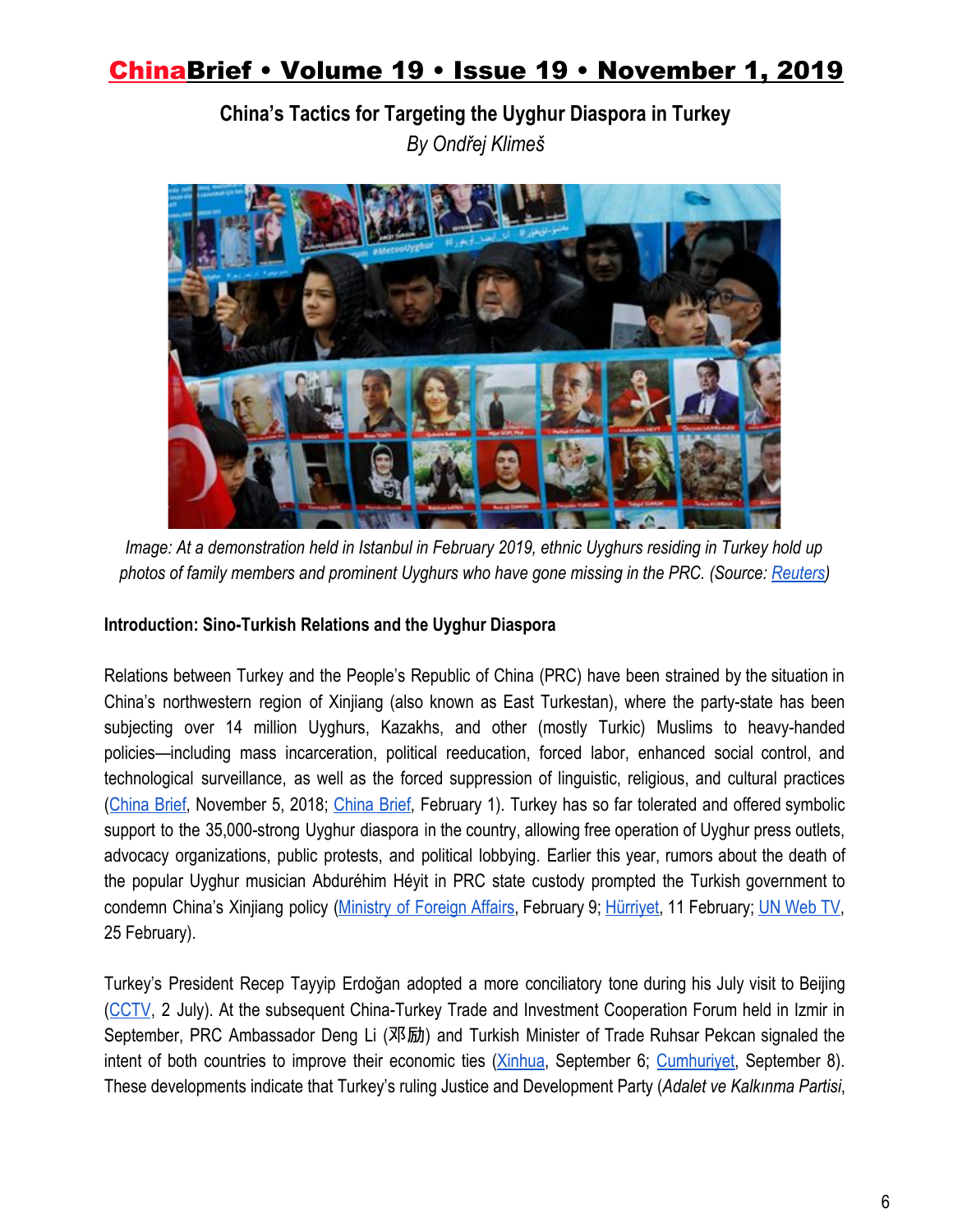AKP) has decided to prioritize economic ties with the PRC over support to Turkey's Uyghurs. This policy will likely complicate the situation of the Uyghur diaspora in Turkey—which has been the target of the PRC's intensified pressure over the past two years, ever since intensified repression in Xinjiang began damaging China's position in global politics.

### **Tactics of Intimidation and Coercion**

The CCP considers the East Turkestani exile movement to be one of the so-called "Five Poisons" (五毒, *Wu Du*), the top political security threats endangering regime stability. **[1]** While Chinese authorities have engaged in systematic monitoring and harassment of the Uyghur diaspora in the past, PRC security organs have lately increased their pressure against Uyghurs abroad. These steps have been taken in part due to increased political mobilization among the diaspora—which is itself a reaction to the extreme policies of repression initiated after Chen Quanguo (陈全国) took office in August 2016 as the provincial CCP secretary in Xinjiang ([China](https://jamestown.org/program/beijings-new-scorched-earth-policy-uighurs/) Brief, February 6, 2017; [China](https://jamestown.org/program/chen-quanguo-the-strongman-behind-beijings-securitization-strategy-in-tibet-and-xinjiang/) Brief, September 21, 2017; [Radio](https://web.archive.org/web/20191004235106/https:/www.rfa.org/uyghur/xewerler/kishilik-hoquq/xitay-jasus-10252017161259.html?searchterm%253Autf8%253Austring=%2520jasus&encoding=arabic) Free Asia, October 25, 2017).

Due to its size and the scope of its political activism, the Uyghur diaspora in Turkey is a prominent target of PRC intelligence operations. Blackmail by intimidating or holding hostage family members in Xinjiang is a common technique employed by the Chinese security apparatus to suppress the Uyghur diaspora's political activism, to solicit specific information, or to induce long-term collaboration by the target. Several Uyghur persons in Istanbul stated in interviews with the author that they had been directly contacted by Chinese security personnel via remote communications. In some of these incidents, the persons contacted were pressured to return home. In other cases, the person was pressured to provide information about their or other Uyghurs' activities in Turkey: for example, one woman described attempts by PRC security forces to pressure her into supplying information about the diaspora's political life. (Author Interview, May 21)

In some cases, officials attempted to lure the target into cooperation by pretending to be concerned about their well-being, or that of their family. Other times, security personnel contacted the target via landline phone during a "visit" to family members back in the target's home in Xinjiang. Individuals who encountered this practice believed that the purpose of this tactic was to prevent them from ignoring the phone call, while making it obvious that his or her family was effectively held hostage by security personnel. (Author Interviews, May 2019) One Uyghur man described how a Chinese security official attempted to establish contact by sending videos of his detained family members, on whose behalf the target had shortly before posted on social media. (Author Interview, May 25) In other cases, security authorities attempted to persuade the target to return home by threatening to arrest or otherwise persecute their relatives in Xinjiang ([RFA](https://web.archive.org/web/20191030120213/https:/www.rfa.org/uyghur/xewerler/qaytqan-uyghur-05222019170436.html?encoding=arabic), May 27).

The effort by Chinese security organs to pressure or blackmail Uyghurs in Turkey by holding their family members hostage often seeks to establish long-term intelligence cooperation. The Uyghur diaspora shares the general belief that many Uyghurs act as informants for PRC agencies—and indeed, some Uyghur exiles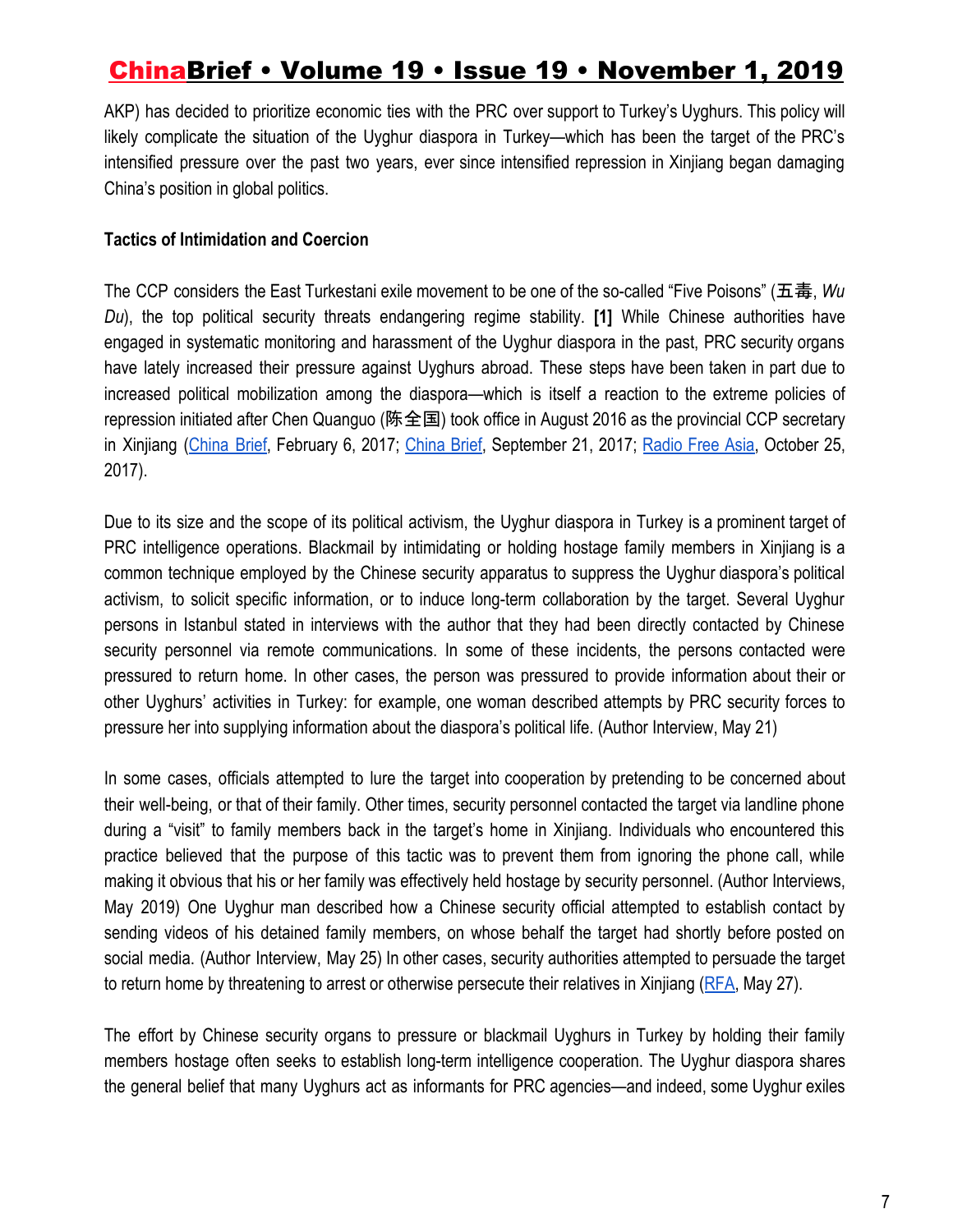have come forward to state that they were coerced into spying on other Uyghurs abroad [\(RFA,](https://web.archive.org/web/20191030120442/https:/www.rfa.org/uyghur/xewerler/siyaset/jasusluq-02042019153736.html?searchterm:utf8:ustring=%20sabiq%20alahide%20xadimi&encoding=arabic) February 6). Besides succumbing to pressure and financial motivations, individuals can be driven by their lack of proper residence documents—and thus, their lack of access to legal work, affordable healthcare, and education. Ironically, they may also be pressured with the threat of being labeled as an informant: one Uyghur man claimed that the authorities pressured him into collaboration by subjecting his two detained relatives to physical abuse, and by threatening to spread a rumor within the Uyghur community that he was a spy. (Author Interview, May 11) Another Uyghur man described how during his detention in Xinjiang he was pressured and sent to spy on a member of his family, a person tied to the political circles of the Uyghur diaspora in a particular European country. (Author Interview, June 1)

### **Legal Instruments Directed Against the Uyghur Diaspora**

The PRC also employs legal instruments in an effort to incapacitate the Uyghur diaspora in Turkey. A draft extradition treaty between Turkey and the PRC has been signed, but not ratified. **[2]** Nevertheless, on a number of occasions the Turkish authorities have apparently complied with PRC requests for detention or extradition targeting Uyghurs. Media sources and the author's own interviews of Uyghurs in Turkey have revealed many such examples:

- A Uyghur man who claimed not to be involved in any political activities said that Turkish authorities held him between October 2017 and November 2018, notifying him verbally that they were responding to a Chinese request. (Author Interview, May 25)
- A Uyghur student related that he was detained for four days in April and May 2019, and that since his release he has been obliged to regularly check in with a local police station. (Author Interviews, May 19, August 15)
- A Uyghur intellectual stated that he had been detained for two months in the fall of 2018, and for a further two months in the spring of 2019. (Author Interview, May 21)
- In July, a Uyghur woman with two children was deported to China via Tajikistan ([Euronews](https://web.archive.org/web/20191030120610/https:/tr.euronews.com/2019/07/28/dogu-turkistan-meclis-baskani-tumturk-zinnetgul-tursun-turkiyeden-sinir-disi-edildi), July 28).
- In August, a group of at least nine Uyghurs was held at a Turkish deportation center. One of them stated that he was detained after his relatives in Xinjiang were pressured by Chinese authorities to sign documents demanding his return  $(DW,$  $(DW,$  August 12).

A significant number of Uyghurs who either live in Turkey illegally or else have expired travel documents are particularly traumatized by the prospect of being detained by Turkish authorities. Yet even when holding valid documents, Uyghurs in Turkey permanently find themselves on the brink of deportation and subsequent imprisonment in China, because Xinjiang authorities consider travel to Turkey a political offense. **[3]** Such predicaments add to the traumas inflicted on Uyghurs by the plight of their relatives and fellow citizens in Xinjiang.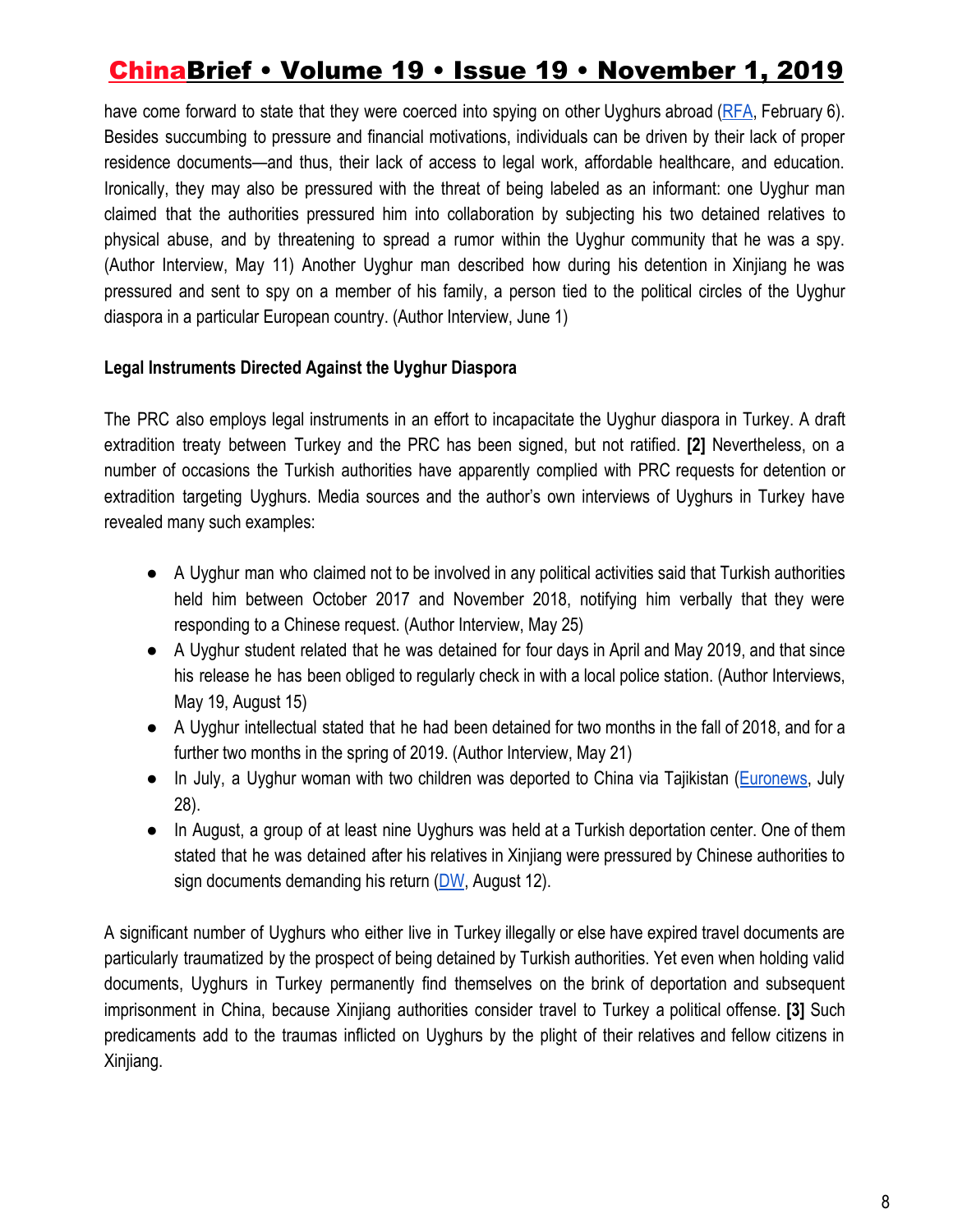### **Conclusion**

As the CCP party-state currently seems intent on maintaining its draconian repression and social engineering of the Uyghur, Kazakh, and other ethnic communities in Xinjiang, it is likely that the size and activism of the Uyghur diaspora in Turkey will remain a liability to China's national image and foreign interests. It can be expected that Chinese security agencies will continue to enhance their efforts to intimidate and politically neutralize the Uyghur diaspora. Unless Turkey improves assistance to its Uyghur community in terms of granting legal status—thus protecting them from deportation and improving access to employment, healthcare, and education—China's efforts will complicate the already difficult position of Uyghurs in Turkey.

One factor contributing to future convergences could also be the growing China ties of Turkey's AKP government. This results from the AKP's increasingly complicated domestic political standing—reflected, for instance, by the party's loss of power in Istanbul in June elections. The Erdoğan government is also motivated to vie for Chinese investment and tourism by the economic crisis that has plagued Turkey in recent years. The pro-China (as well as pro-Russia) vector of Turkish foreign policy could further strengthen due to the country's increasingly troubled relations with Western governments—exemplified by Turkey's recent purchase of the Russian S 400 missile system, even at the cost of being excluded from the U.S. F-35 program. Moreover, due to China's wide-ranging cultivation of Turkish political figures and businesspeople, pro-China inclinations might not prove exclusive to the party currently in power. Therefore, the status of the Uyghur diaspora will be indicative of the degree to which Turkish political actors are willing to submit to China's political demands.

#### *Acknowledgments*

This text is adapted in part from a paper published by [Sinopsis.cz.](https://sinopsis.cz/en/klimes-xinjiang-turkey/) The author is grateful to Jichang Lulu, *Alex Joske, Andréa Worden, Mehmet Volkan Kaşıkçı, and another colleague for their comments and assistance. Research for this article was funded by the Lumina Quaeruntur fellowship of the Czech Academy of Sciences.*

[Ondřej](http://www.orient.cas.cz/kontakty/pracovnici/klimes.html) Klimeš is a researcher at the Oriental Institute of the Czech Academy of Sciences, where he focuses *on China and Xinjiang politics, propaganda, and ethnic policy.*

### **Notes**

**[1]** The remaining four "poisons" are pro-democracy activists; supporters of Taiwan or Tibet independence (as defined by the CCP, to include campaigners for greater autonomy and identity preservation); and members of Falun Gong.

**[2]** The draft bill of an extradition treaty was signed by the two countries at the first BRI forum in Beijing in May 2017. The draft treaty allows for refusal to extradite individuals sought for the purpose of, or when prone to persecution on account of, religion, nationality or political opinion. The draft treaty currently awaits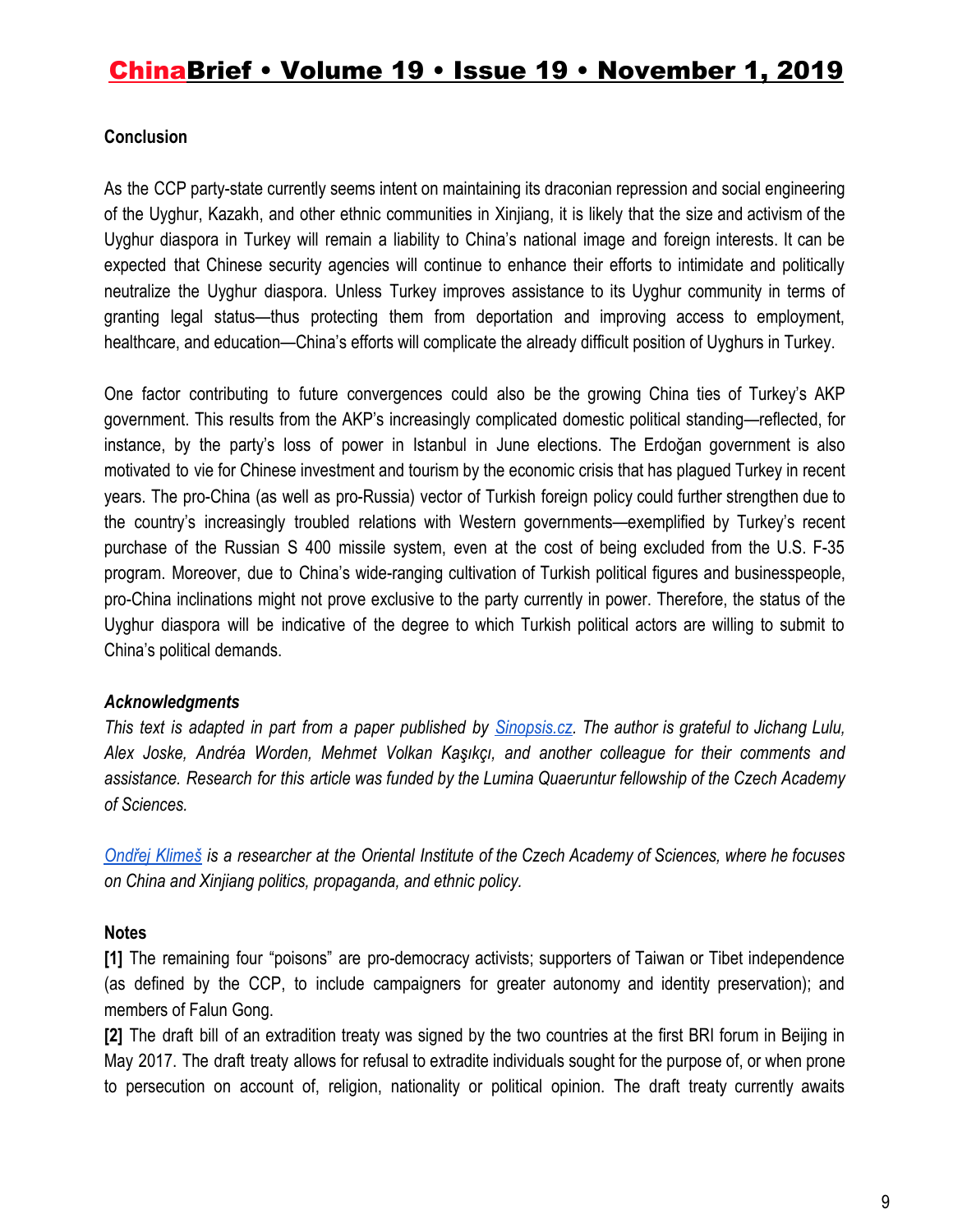ratification by the Turkish parliament (Treaty on [Extradition](https://web.archive.org/web/20190811100832/https:/www2.tbmm.gov.tr/d27/2/2-1798.pdf) between the Republic of Turkey and the People's [Republic of China,](https://web.archive.org/web/20190811100832/https:/www2.tbmm.gov.tr/d27/2/2-1798.pdf) May 13, 2017[;](https://web.archive.org/web/20190811101012/https:/www.tbmm.gov.tr/develop/owa/tasari_teklif_sd.onerge_bilgileri?kanunlar_sira_no=248165) [Grand National Assembly of Turkey](https://web.archive.org/web/20190811101012/https:/www.tbmm.gov.tr/develop/owa/tasari_teklif_sd.onerge_bilgileri?kanunlar_sira_no=248165), accessed October 5, 2019). **[3]** "Eradicating Ideological Viruses": China's Campaign of Repression against Xinjiang's Muslims," [Human](https://web.archive.org/web/20190810203546/https:/www.hrw.org/sites/default/files/report_pdf/china0918_web.pdf) [Rights Watch](https://web.archive.org/web/20190810203546/https:/www.hrw.org/sites/default/files/report_pdf/china0918_web.pdf), September 2018, pp. 4.

**\*\*\***

### **"Expanding China's Friendship Group": The BRI's Rhetorical Utility Amid the U.S.-China Trade War**

*By Johan van de Ven*

### **Introduction**

Even before the White House applied 25 percent tariffs to \$50 billion worth of Chinese imports in early April 2018, Chinese academics had argued that, in the event of a trade war between the United States and China becoming a reality, enhanced international economic interconnectivity through the Belt and Road Initiative (BRI) would offer some relief from its potential damage. As the trade war has unfolded, this argument has gained the support of Chinese officials and state media. This suggests that, beyond the typical view of BRI as part of China's pursuit of increased international power and prestige, the initiative has also acquired a defensive political characteristic. The main function ascribed to BRI in mitigating the effects of the trade war is that it generates alternative sources for goods that would otherwise be acquired from the United States. However, there is only weak factual support for this analysis. Instead, BRI's real utility within the context of the trade war is as a narrative propaganda device to strengthen domestic and international support for the Chinese government.

### **Scholars and State Media Connect BRI to Trade War Mitigation**

The line of thinking that BRI will mitigate challenges raised by the trade war dates back to March 2018, when an adjunct professor at the China South China Sea Institute argued that "China's BRI trade network will be an important buffer to stabilize the Chinese economy" in the event that "the trade war spreads, causing disruption to the global economy" ([Sina,](http://news.sina.com.cn/o/2018-03-23/doc-ifysppvi9317244.shtml) March 23, 2018). It gained further traction in June 2018, when the state news agency *Xinhua* published an unsigned article on how the People's Republic of China (PRC) should advance its interests during the "long-term, difficult, and complicated struggle" that is the U.S.-China trade war. Alongside a platitudinal reference to "deepening reform", the article also argued that China "should strengthen economic cooperation with Europe, Japan, South Korea, and ASEAN to 'broaden its friendship group'—and more broadly, further the expansion of BRI by "establishing closer economic and cultural ties with partner countries to develop new horizons for China's development" [\(Xinhua](http://www.xinhuanet.com/finance/2018-06/20/c_1123009636.htm), June 20, 2018). The underlying logic is that a diversified set of trade partners increases China's ability to absorb the effects of attempts by the United States to exert pressure on the Chinese economy.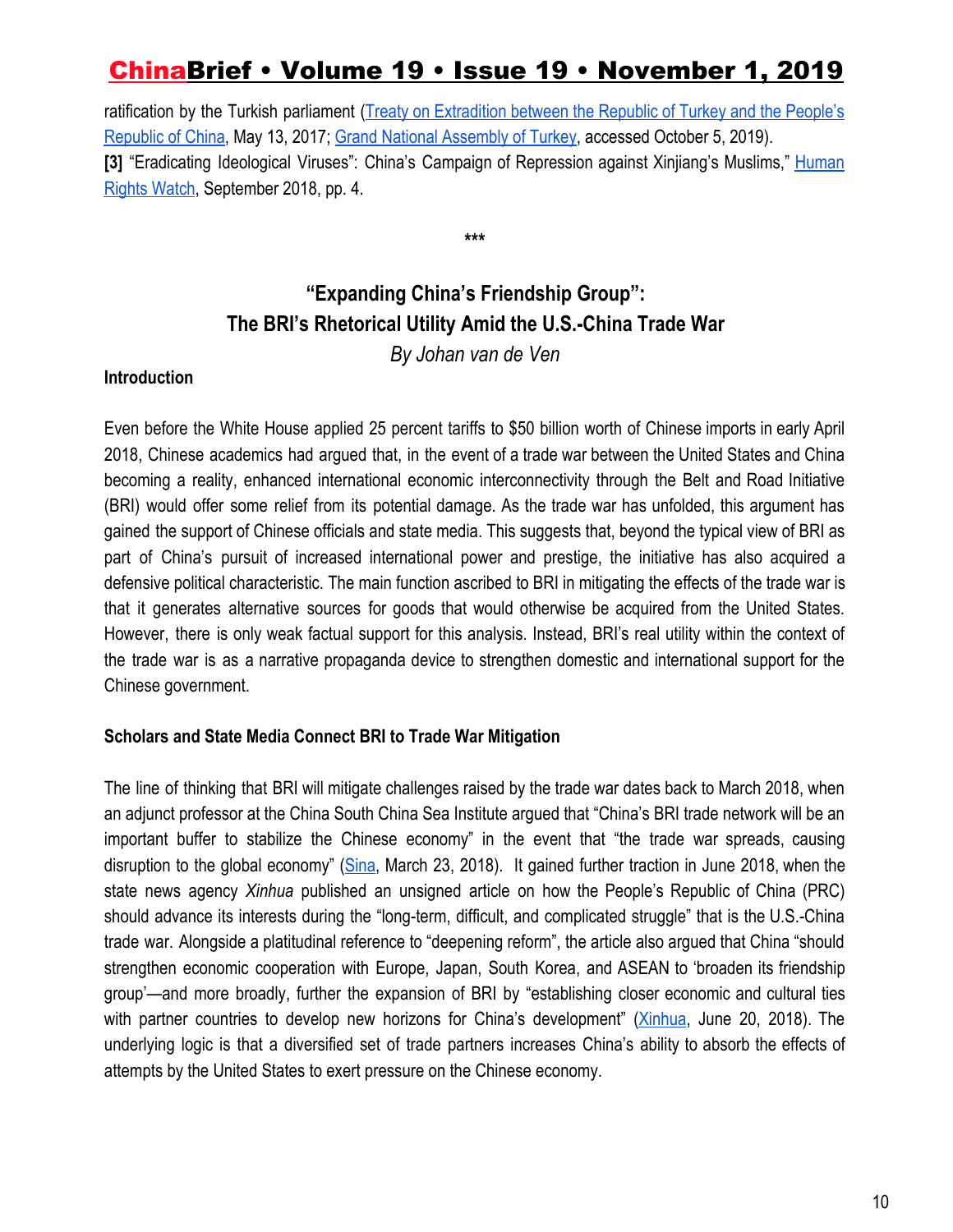The prominence given to this assertion within the state media apparatus was made clear in August, when the "international sharp commentary" (国际锐评, *guoji ruiping*) column in the state media outlet *Global Times* declared that "China's market diversification strategy has increased the stamina it can draw upon in responding to the trade war" [\(Sina,](https://finance.sina.com.cn/review/hgds/2019-08-29/doc-iicezzrq2037931.shtml) August 29). The same day, Wang Zhan, an official with the Shanghai Federation of Social Science Associations, said that using BRI to "broaden China's friend group" would better position it to respond to the trade war [\(People's](http://ydyl.people.com.cn/n1/2019/0829/c411837-31324369.html) Daily, August 29). The consistency of this message, along with its prominence in two state media editorials, suggests that this narrative message has been sanctioned by Chinese propaganda authorities.



*Image: Workers of the China Communications Construction Corporation stand near a tunnel for the East Coast Rail Link project in Dungun (Terengganu State, Malaysia). The photo accompanied an August 2019* Global Times *article touting the idea that such projects were proving successful in mitigating the impacts of the U.S.-China 'trade war.' (Source[:](http://www.globaltimes.cn/content/1160319.shtml) [Global Times](http://www.globaltimes.cn/content/1160319.shtml))*

#### **The Message Spreads to an International Audience**

This message is not intended solely for a domestic audience. Also in August, the English-language edition of the *Global Times* made the case that BRI will not only help China as a country, but also Chinese companies, to mitigate the fallout of the trade war: "The progress of BRI has provided some cushions to companies caught up in the tariff battle." The article also quoted Wuhan University of Science and Technology Professor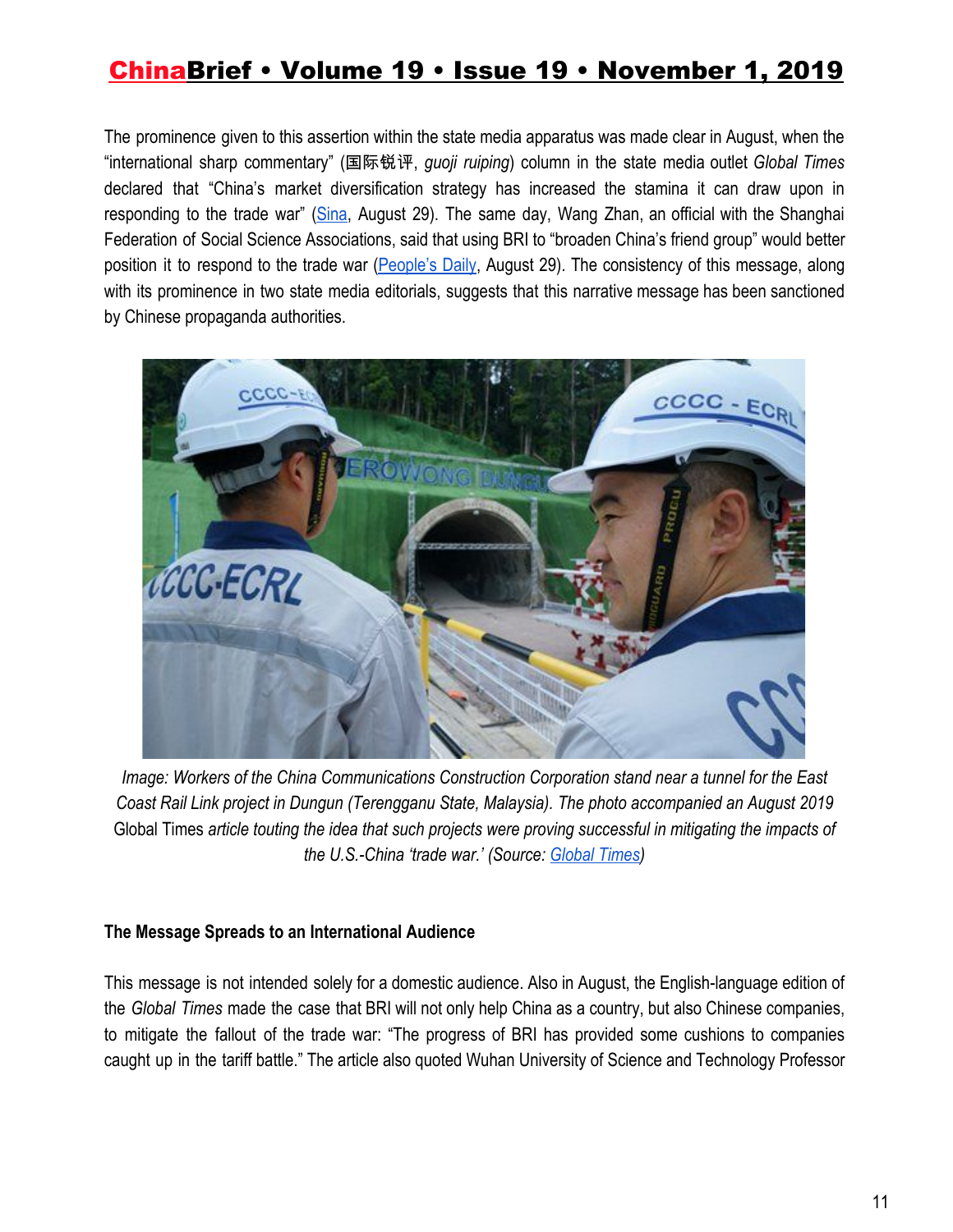Dong Dengxin, who claimed that "because of the trade war, China will develop a closer and deeper economic relationship with more countries" [\(Global Times,](http://www.globaltimes.cn/content/1160319.shtml) August 4).

While the *Global Times* is not a widely-read publication outside of China and the China-watching community, the notion that BRI is countering the damage of the trade war was later featured in such outlets as Bloomberg [\(Bloomberg,](https://www.bloomberg.com/opinion/articles/2019-08-13/trump-s-trade-war-gives-new-life-to-china-belt-and-road-program) August 13)*,* CNBC [\(CNBC](https://www.cnbc.com/2019/08/26/trade-war-what-it-means-for-china-firms-as-trumps-calls-us-firms-to-go.html), August 25), and Al Jazeera (Al [Jazeera](https://www.aljazeera.com/ajimpact/hong-kong-touts-china-belt-road-shore-global-trade-190911094342724.html), September 11), illustrating the spreading influence of this idea in more mainstream sources. The impact of this idea has led some foreign officials to reconsider their stance on BRI—including Slovakian State Secretary for Finance Dana Meager, who has stated that "The way out [from the shadow of the trade war] is through further economic integration via BRI" ([Al Jazeera](https://www.aljazeera.com/ajimpact/hong-kong-touts-china-belt-road-shore-global-trade-190911094342724.html), September 11).

#### **Does the Rhetoric Measure Up to Reality?**

But has BRI actually offered a way out from the trade war? Since June 2018, the deficit felt by emerging market economies in their trade with China has eased by over \$50 billion (Council on Foreign [Relations,](https://www.cfr.org/blog/trumps-trade-war-puts-belt-and-road-first) August 12). One explanation for this is that China is drawing upon alternative suppliers in emerging markets for goods that it ordinarily buys from the United States. Chinese government officials have identified this as a possibility. In November 2018, Development Research Center Rural Economic Director Ye Xingqing said that "The Sino-U.S. trade conflict, if it becomes long-term, will definitely impact the import origins of some products [and] countries with great trade growth potential will get a larger share in the Chinese market" [\(ChinaOils,](http://www.chinaoils.cn/news/show.php?itemid=19141) November 15, 2018).

In 2019, Chinese imports of Russian soybeans are on track to triple by year-end, giving credence to Ye's prediction [\(Foodmate](http://news.foodmate.net/2019/06/523785.html), June 25). In September, China's General Administration of Customs also permitted Russian, Brazilian, and Argentine soybean meal to be imported [\(Finance](http://futures.jrj.com.cn/2019/09/12093728125937.shtml) World, September 12). This diversification of replacement importers points to an underlying risk management strategy. However, as hinted at by Ye's comments, the ability of a vendor to supply a given good (i.e., to have "great trade growth potential") supersedes the question of whether they come from a country that has supported the Belt and Road Initiative – and indeed, despite otherwise warm political relations, Brazil continues to withhold declaratory support for the BRI ([South China Morning Post,](https://www.scmp.com/news/china/diplomacy/article/3034291/china-basher-or-bridge-builder-what-can-we-expect-when) October 25).

Signs also exist that improvements in the trade balance between emerging market economies and China are part of a wider trend that began before China started to look for substitute imports. As found by the State Information Center (affiliated with China's National Development and Reform Commission), imports from BRI countries outpaced exports in 2017, before the trade war began in earnest ([Xinhua](http://www.xinhuanet.com/english/2018-05/07/c_137161587.htm), May 7, 2018). This casts doubt on the linkage between China's increased imports from emerging markets, and its efforts to substitute goods subjected to elevated U.S. tariffs.

### **Seeking the Moral High Ground**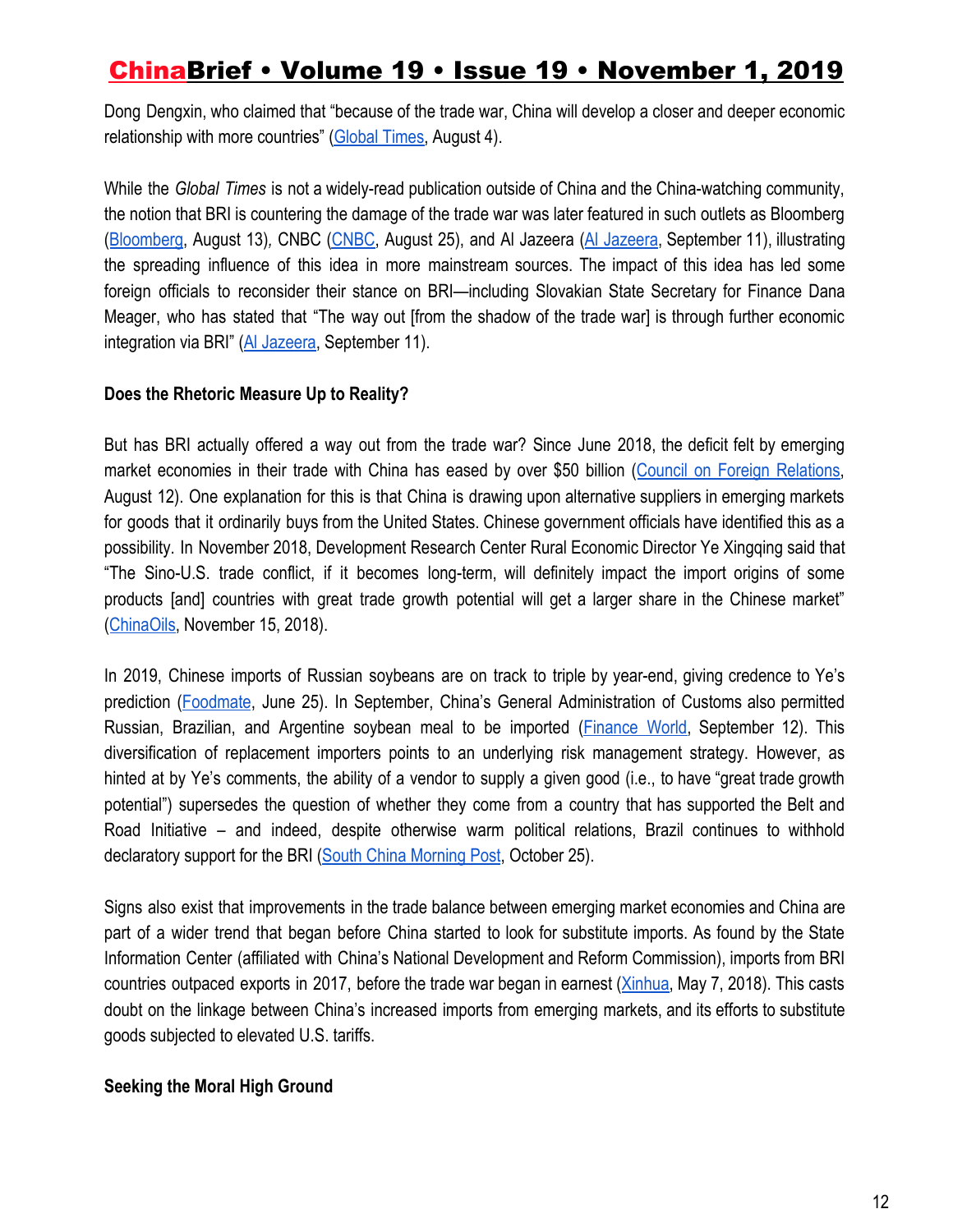While there is no convincing evidence that BRI has allowed China to find alternative vendors for erstwhile U.S. imports, references to the Belt and Road have been used in attempts to paint China as the more moral and globally-minded of the two combatants in the U.S.-China trade war. Responding to a U.S. criticism of China's trade policy at the United Nations General Assembly in September 2019, the *Global Times* retorted that:

*"The vast majority of countries understand China, which advocates mutual respect, equality and mutually* beneficial cooperation. It is a China that uses the 'Belt and Road' to jointly build and share with other countries." ([Xinhua,](http://www.xinhuanet.com/world/2019-09/26/c_1125042965.htm) September 26)

Similarly, a white paper on "China and the World in the New Era", released by the State Council Information Office on September 27 ahead of the  $70<sup>th</sup>$  anniversary of the founding of the People's Republic of China, declared that:

"Rather than forming exclusionary blocks, it aims to help China and the rest of the world jointly seize opportunities and pursue common development. It is intended to avoid ideological demarcation, zero-sum games, or any of the *'traps'."* [\(Xinhua,](http://www.xinhuanet.com/english/2019-09/27/c_138427369.htm) September 27)

In such messages, there is an implicit juxtaposition between the BRI's creation of opportunity and the Trump Administration's supposed imposition of uncertainty. In that sense, the Belt and Road Initiative occupies an important position within the Chinese government's efforts to win hearts and minds amid the trade war.

### **Conclusion: What Does This Say About BRI?**

It is less than clear that BRI has provided China with meaningful economic support amid the trade war—and indeed, other research indicates that BRI investments have placed an increasing financial burden on the Chinese government, particularly in terms of its foreign exchange reserves [\(China](https://jamestown.org/program/the-belt-and-road-initiative-adds-more-partners-but-beijing-has-fewer-dollars-to-spend/) Brief, September 26). As noted above, there is nothing to suggest that BRI itself has enabled China to buy goods that it would otherwise source from the United States. Rather than serving as an "important economic buffer to the Chinese economy" ([Sina](http://news.sina.com.cn/o/2018-03-23/doc-ifysppvi9317244.shtml), March 23, 2018), it is more accurate to describe the Belt and Road Initiative as a rhetorical device. At the time of writing, 138 countries had signed memoranda of understanding related to the BRI. Notwithstanding the lack of clarity regarding its scope or intent, the BRI provides the Chinese government with a tool to persuade both its own citizens and foreign governments that it is not isolated amid the trade war. This rhetorical utility, rather than any transformative economic impact, is the most immediate benefit provided by the Belt and Road Initiative in China's attempts to reduce the impact of U.S. economic pressure.

The development of a narrative linkage between the trade war and the Belt and Road Initiative adds another dimension alongside the prevailing wisdom that the BRI is primarily a tool for China to extend its international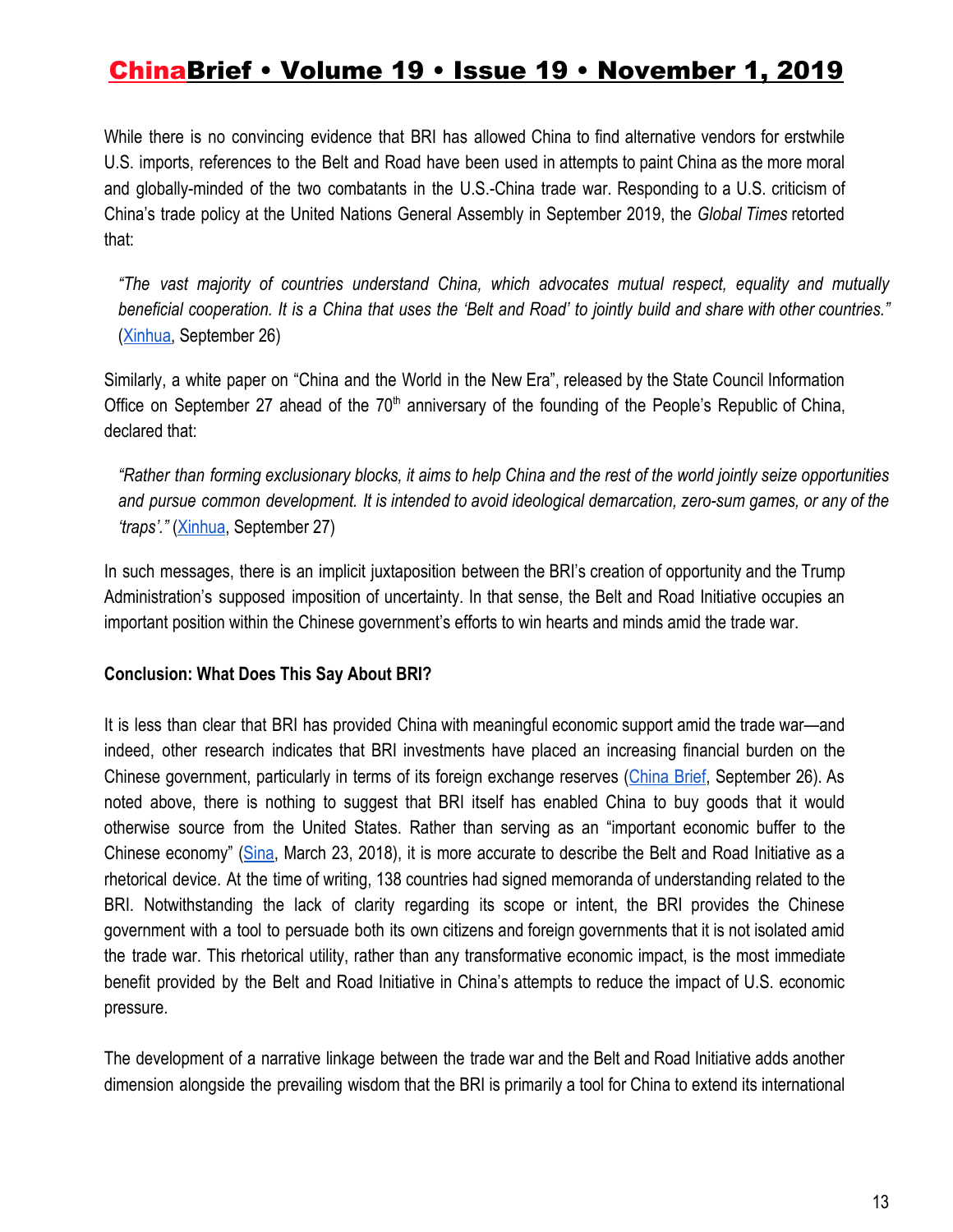influence. While the BRI predates the trade war, its function in diversifying China's pool of trade partners and routes lends itself naturally to alleviating economic pressure imposed by the United States. In that sense, it fulfills a *defensive* purpose. Likewise, spreading the message that China can withstand the escalation of U.S. economic coercion because of the Belt and Road shows the role it has been given in calming domestic unease—once again pointing to the utility of BRI as an instrument for defensive political propaganda.

*Johan van de Ven is a Senior Analyst at RWR Advisory Group, a Washington, D.C.-based consultancy that advises government and private-sector clients on geopolitical risks associated with China and Russia's international economic activity. He leads RWR's research and analysis of the Belt and Road Initiative, the centerpiece of foreign policy under Xi Jinping, and also edits the Belt and Road Monitor, RWR's bi-weekly newsletter.*

**India-China Relations: From the "Wuhan Spirit" to the "Chennai Connect"** *By Sudha Ramachandran*

**\*\*\***

#### **Introduction**

On October 11-12, the People's Republic of China (PRC) President Xi Jinping and Indian Prime Minister Narendra Modi met for their second informal summit at Mamallapuram, near Chennai in southern India. Xi described his "heart-to-heart" discussions with Modi as "candid," like those with a "friend". In turn, Modi said that the "Chennai Connect" would mark the start of a "new era of cooperation" between the two countries [\(Scroll](https://scroll.in/latest/940256/chennai-connect-marks-new-era-in-india-china-cooperation-pm-modi-at-summit-with-xi-jinping), October 12). The effusive rhetoric and ambiance at the summit notwithstanding, the Mamallapuram summit was low on visible outcomes.

The biggest outcome of the summit was that India and China agreed on setting up a new high-level mechanism to increase trade and commercial relations, to "better balance the trade between the two countries". The two sides also agreed to enhance investments in selected sectors "through the development of a manufacturing partnership". Besides these vague agreements, little else came out which was concrete or substantial. The subject of Kashmir, which had triggered a sharp fraying of the Sino-Indian relationship in the two months preceding the summit, was "not raised or discussed" at Mamallapuram [\(The Wire](https://thewire.in/diplomacy/informal-summit-no-mention-of-kashmir-india-and-china-announce-new-dialogue-mechanism), October 12).

It has been evident for some time now that the "Wuhan Spirit"—a mood of rapprochement set in motion by the first formal summit between Xi and Modi at Wuhan in China in April last year—is dissipating [\(China](https://jamestown.org/program/the-prospects-for-sino-indian-relations-during-modis-second-term/) Brief, July 16). Bilateral relations have frayed considerably, especially in recent months. This, and the rather limited outcomes of the Mamallapuram summit, raises serious doubts over the usefulness of informal summits to address the complex issues that beset relations between India and China—two rising powers that are not only rivals, but also neighbors with an unresolved and decades-old border dispute.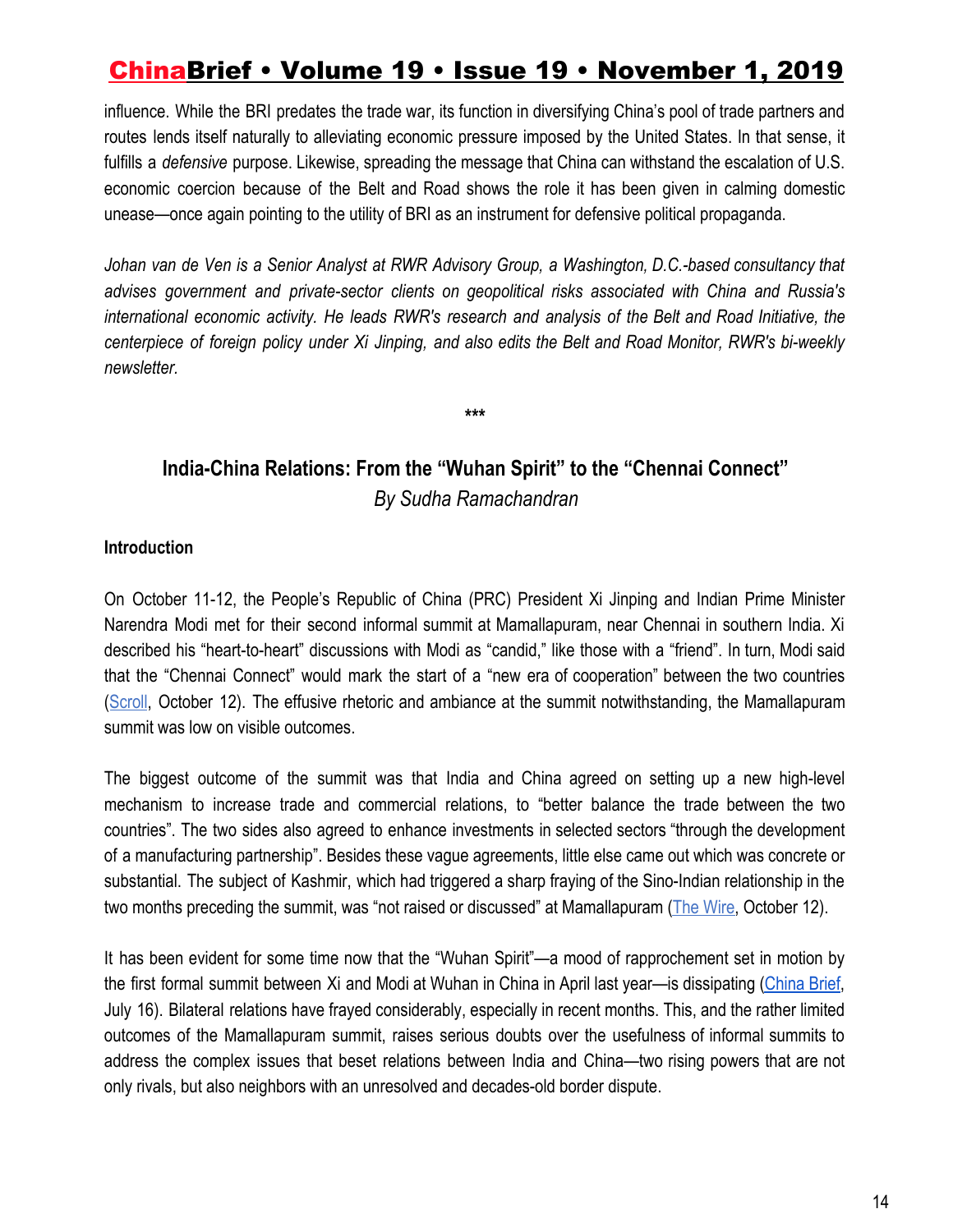

*Image: PRC President Xi Jinping and Indian Prime Minister Narendra Modi pose for a photo before the landmark "Arjuna's Penance" bas-relief sculpture during their October summit in the southern Indian coastal town of Mamallapuram. (Source: [ANI](https://www.amarujala.com/india-news/live-modi-jinping-will-arrive-in-chennai-in-noon-security-tightened-amid-informal-summit))*

### **The Rough Road to Mamallapuram**

The Mamallapuram summit was under a cloud of uncertainty in the weeks preceding the event. Strained relations were responsible for the uncertainty over the event. The primary trigger for the bilateral tension was the Indian government's announcement on August 5 of its decision to revoke Jammu and Kashmir's autonomy and statehood, and to divide it into two centrally governed union territories: Jammu and Kashmir, and Ladakh. The Modi government's categorical statement that Ladakh includes Aksai Chin (an icy plateau in eastern Ladakh) raised hackles in Beijing, because the PRC claims the region as its own and has controlled it since the 1962 Sino-Indian War. Consequently, Beijing accused India of violating its territorial sovereignty concerns. Additionally, China has been backing Pakistan's position in regard to Kashmir policy (*India Today*, September 10).

Beijing pressed the United Nations Security Council (UNSC) to discuss India's unilateral decision on Kashmir [\(Dawn](https://www.dawn.com/news/1499763), August 16). Chinese and Pakistani political leaders and military officials have met several times in recent months to coordinate their strategies, and the PRC hosted Pakistani Prime Minister Imran Khan less than two days ahead of Xi's departure for India. Xi's statement that China would "continue to firmly support Pakistan on issues concerning its core interests and of major concern to it" [Kashmir], ruffled feathers in India—especially since India's Minister for External Affairs S. Jaishankar had made it clear to the Chinese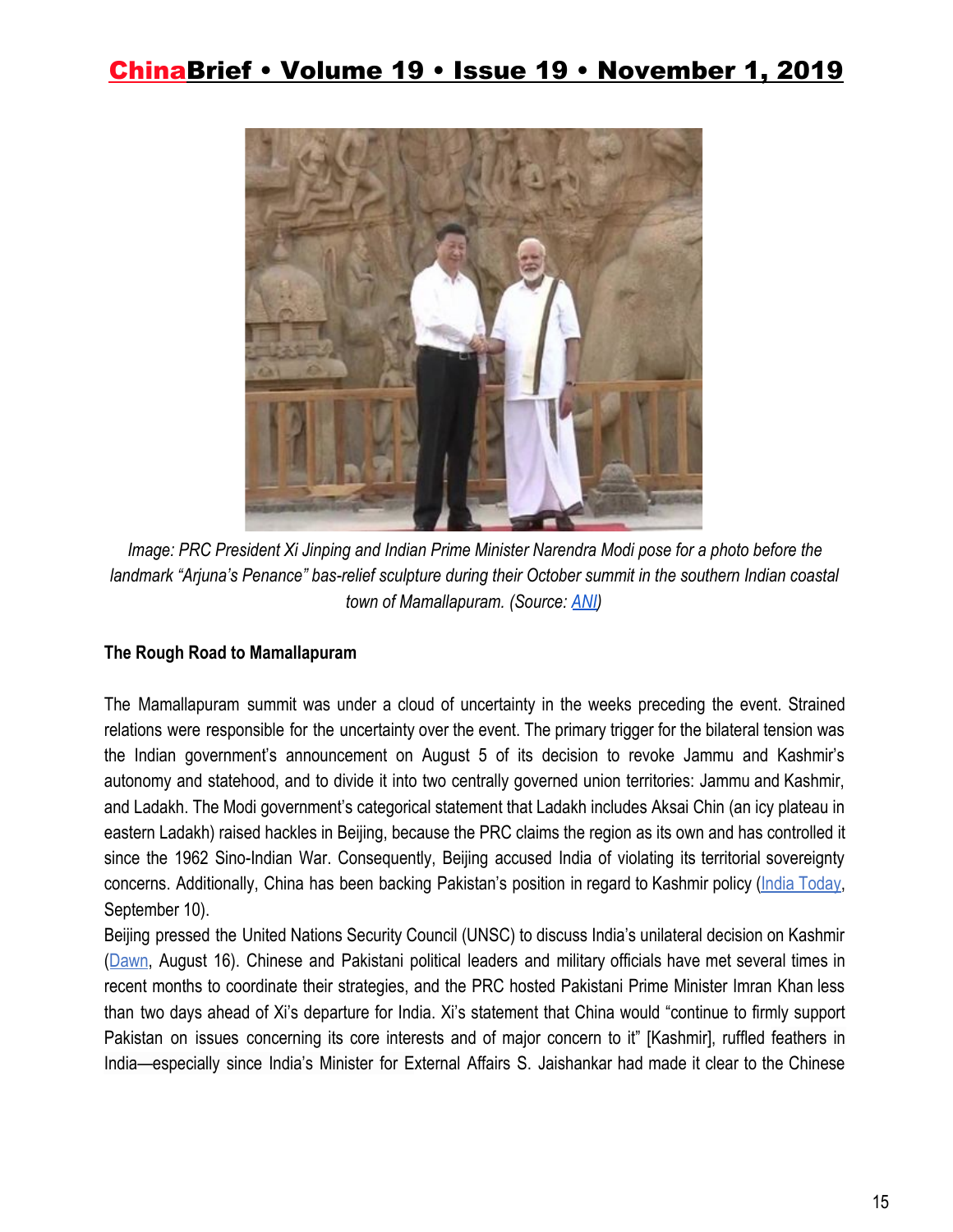government during his visit to Beijing in August that New Delhi's move would have no implication for either the external boundaries of India or the Line of Actual Control, India's de facto boundary with China ([The](https://www.thestatesman.com/india/kashmir-internal-matter-impact-border-s-jaishankar-assures-china-1502788313.html) [Statesman](https://www.thestatesman.com/india/kashmir-internal-matter-impact-border-s-jaishankar-assures-china-1502788313.html), August 13 and [Xinhuanet](http://www.xinhuanet.com/english/2019-10/09/c_138458823.htm), October 9).

As a result, several high-level bilateral visits were postponed or cancelled, including a planned visit to India by PRC Foreign Minister Wang Yi on September 9-10 for the 22nd round of talks on their disputed border; and another planned visit to Beijing by Lieutenant General Ranbir Singh, the Indian Army's Northern Area Commander ([Hindustan](https://www.hindustantimes.com/india-news/india-china-boundary-talks-could-be-delayed/story-CrvY0KG9IItIIM7jyEypeJ.html) Times, September 4). India has also repeatedly flexed its military muscles vis-à-vis China. The Indian armed forces held a massive, high-altitude military exercise for the first time in eastern Ladakh in September; and followed that up with their largest-ever mountain combat military exercise, this time in India's eastern-most state of Arunachal Pradesh, where the PRC claims around 90,000 square kilometers of territory ([Times of India](https://timesofindia.indiatimes.com/india/eye-on-china-army-conducts-exercise-at-ladakh-iaf-re-opens-airstrip-in-arunachal-for-planes/articleshow/71188503.cms), September 18; [India Today,](https://www.indiatoday.in/india/story/army-conducts-war-games-near-china-border-in-arunachal-pradesh-1606109-2019-10-04) October 4).

India has also indulged in some diplomatic signaling. On September 26, Jaishankar participated in a "significantly elevated" meeting in New York of the "Quad", a security dialogue comprising the United States, Japan, Australia, and India. China views the Quad as a grouping set up to contain it ([Deccan](https://www.deccanherald.com/national/india-joins-us-led-move-to-elevate-quad-against-china-764717.html) Herald, September 28). On October 6, the Tibetan government-in-exile in Dharamsala passed a resolution that only the Dalai Lama, and "no nation, government, entity or any individual", would choose the spiritual leader's successor [\(Tibet](http://www.thetibetpost.com/en/news/international/6633-tibetan-govt-outrightly-rejects-china%E2%80%99s-interference-in-tibet-s-reincarnation) Post, October 5). India's growing proximity with the United States, and its use of the Tibet issue to embarrass and pressure Beijing, are two issues that have never failed to draw China's ire. Therefore, Beijing kept Delhi waiting and confirmed Xi's visit less than two days before the summit.

#### **The Run-Up to Wuhan and a Reset in Relations**

The mood in the run-up to the 2018 Wuhan summit had been different. The decision to hold an informal summit was a response to the dangerous escalation of tension during the Doklam crisis in 2017: over a 73-day period between June and August in that year, India and China amassed their troops at the strategic Doklam plateau—which lies at the junction of the borders of India, Bhutan, and China—and were on the brink of war. Although Beijing and Delhi reached an agreement in September, tensions did not subside much and mutual suspicion remained high. It was in this context that India and China decided to hold an "informal summit" at Wuhan.

Both sides were keen to defuse tensions in the lead up to the summit. Hence, they signaled sensitivity to each other's concerns through a variety of measures to ensure a favorable setting for the talks. India wound down its use of the "Tibet card" that it had been leveraging frequently since May 2014, when Modi's first term as prime minister began. The Indian government took steps to ensure that Tibetan events marking the  $70<sup>th</sup>$ anniversary of the Dalai Lama's flight to India were low-key and that officials would not participate in such events. China, which has generally done little to facilitate global action against Pakistan's support to terrorism, lifted its objections to inclusion of Pakistan in the "gray list" of the Financial Action Task Force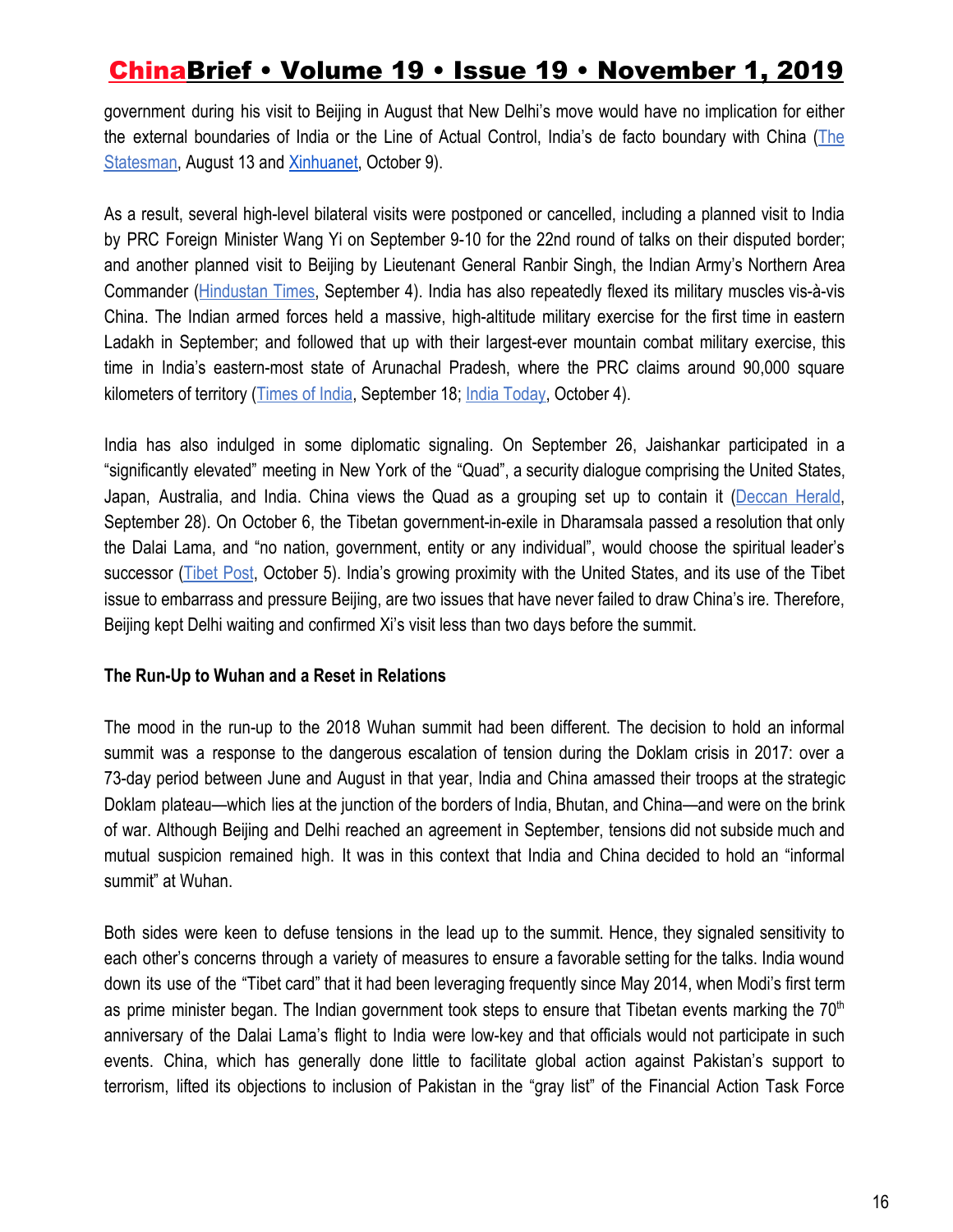(FATF), an intergovernmental terror financing watchdog. India and China's adoption of an accommodating approach paved the way for their decision in February 2018 to hold an "informal summit" between Xi and Modi [\(China Brief](https://jamestown.org/program/why-india-wont-play-its-tibet-card/), May 31, 2018).

This first informal summit was held on April 27-28 at Wuhan, where Xi and Modi agreed that they would provide "strategic guidance" to their respective militaries to improve communication, implement various confidence building measures, and strengthen existing institutional mechanisms in order to prevent and manage situations in the border areas. They also decided to work together on a joint economic project in Afghanistan ([Economic Times,](https://economictimes.indiatimes.com/news/politics-and-nation/special-representatives-will-deal-with-border-issues-vijay-gokhale/articleshow/63948820.cms) April 28, 2018).

The "Wuhan Spirit" emerging from the summit did somewhat improve Sino-Indian relations. The disputed border between the two countries has since been relatively calm ([Hindustan](https://www.hindustantimes.com/india-news/china-incursions-along-lac-dropped-by-20-in-a-year-officials/story-TD5egBE5rgswWSkNAy4CiP.html) Times, September 24, 2018). In June 2018, India and China signed two memorandums of understanding: one on Beijing sharing hydrological data on the River Brahmaputra with India; and another on India exporting rice to China, which was aimed at addressing India's concerns over the huge trade deficit between the two sides ([Economic](https://economictimes.indiatimes.com/news/politics-and-nation/pm-narendra-modi-meets-chinese-president-xi-on-sidelines-of-sco-summit/articleshow/64520120.cms?from=mdr) Times, June 9, 2018). The two countries also carried out joint training programs for Afghan diplomats ([Xinhuanet,](http://www.xinhuanet.com/english/2018-10/15/c_137534258.htm) October 15, 2018). Additionally, the PRC supported a UNSC resolution to designate the Pakistan-based chief of Jaish-e-Mohammed, Masood Azhar, as a terrorist. Hitherto, Beijing had blocked the Indian attempt to blacklist Azhar [\(The Wire](https://thewire.in/diplomacy/masood-azhar-listed-unsc-global-terrorist), May 2).

#### **Whither the "Wuhan Spirit"?**

China's positive actions vis-à-vis India may not have been an outcome of either the "Wuhan Spirit" or the result of new-found sensitivity to Indian concerns. The PRC's vote supporting the UNSC resolution blacklisting Azhar, for instance, may have come as part of a deal in return for Washington designating the Baluch Liberation Army, which has been attacking China-Pakistan Economic Corridor projects and Chinese nationals in Pakistan ([China](https://jamestown.org/program/the-balochistan-insurgency-and-the-threat-to-chinese-interests-in-pakistan/) Brief, February 15), as a terrorist organization (Nikkei Asian [Review](https://asia.nikkei.com/Politics/International-relations/US-labels-Pakistani-insurgents-terrorists-in-victory-for-China), July 6, 2019). As for the relative calm along the disputed India-China border in 2018, there was a congruence of interests between India and China that year. It is likely that China, under pressure from the U.S.-initiated trade war, and Modi, who was preoccupied by a string of elections to state assemblies and the parliament, both wanted to avoid distractions by a revival of tensions along the India-China border (Money [Control,](https://www.moneycontrol.com/news/trends/current-affairs-trends/opinion-in-2019-is-india-prepared-to-promote-itself-as-an-alternative-to-china-3329461.html) December 18, 2018).

In September, there was a day-long standoff between Indian and Chinese troops on the banks of the Pangong Lake (which straddles India's Ladakh region and Aksai Chin), and delegation-level talks successfully prevented the tension from escalating into hostilities [\(](https://www.indiatoday.in/india/story/india-china-army-ladakh-face-off-confrontation-1598214-2019-09-12)India [Today](https://www.indiatoday.in/india/story/india-china-army-ladakh-face-off-confrontation-1598214-2019-09-12), September 12). However, India's apprehensions over another face-off with China at Doklam or along the disputed border have not decreased since the Wuhan summit—especially since China's road-building activity in Doklam and its deployment of soldiers there, which first triggered the crisis in 2017, continues ([The Print,](https://theprint.in/defence/near-doklam-china-is-again-increasing-forces-building-roads-even-a-possible-heliport/215512/) April 2).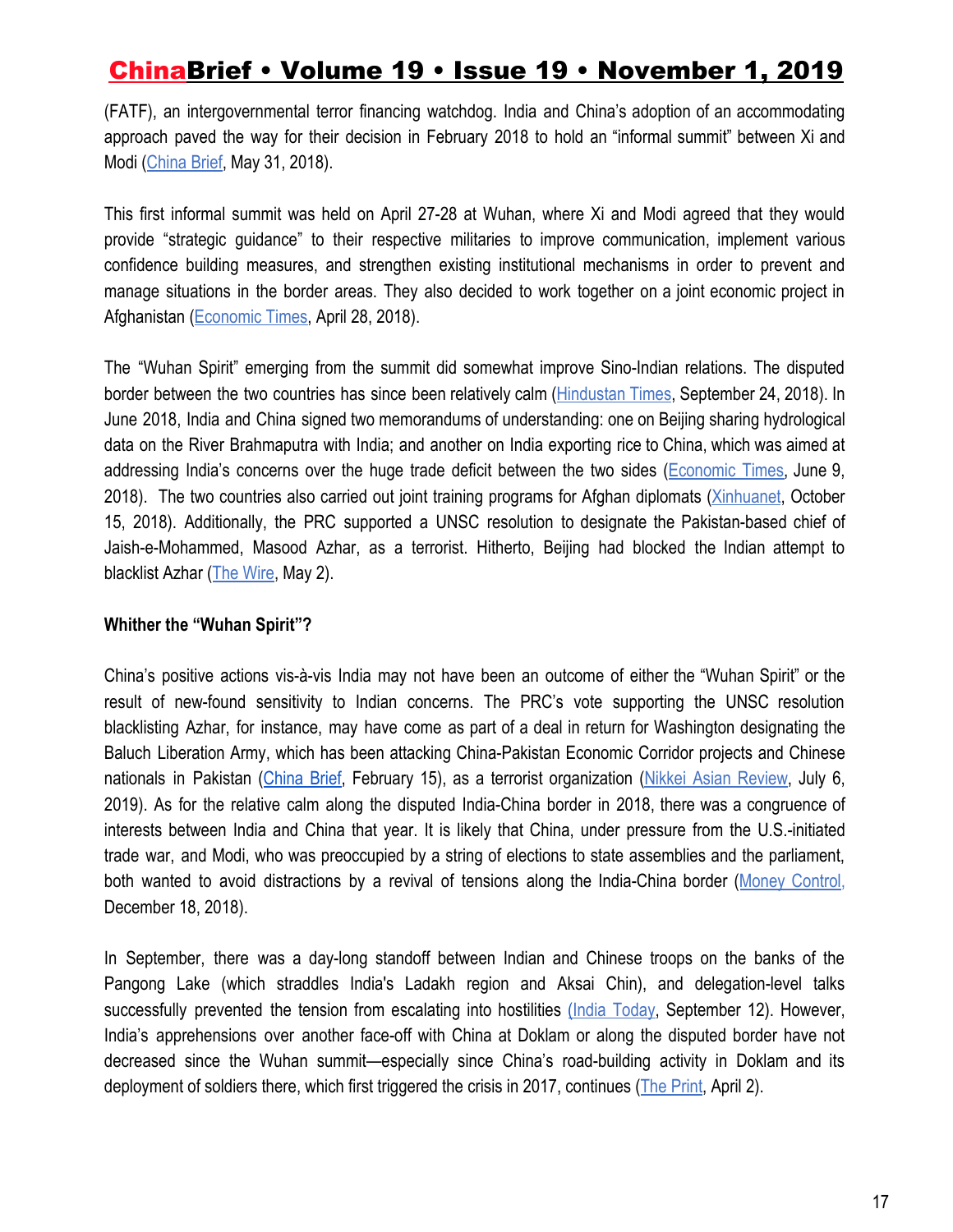The impact of the "cooperative spirit" set in motion by the Wuhan summit has been shallow and transitory. China may have taken steps to address India's concerns over their massive trade deficit, but this has had little impact: the trade deficit grew from \$51.72 billion in 2017 to \$57.86 billion in 2018 (The [Mint,](https://www.livemint.com/news/india/india-china-bilateral-trade-declines-by-3-59-in-first-5-months-of-this-year-1562697895804.html) July 10) and remains huge. Furthermore, China's unease with India's aspirations to play a larger role in the regional and global arena remains strong. In Afghanistan, the two countries are not on the same page, as China, like Pakistan, is keen to restrict India's role in the war-ravaged country. The "Wuhan Spirit" has also failed to make itself felt in the Nuclear Suppliers Group, where Beijing continues to block India's membership ([The](https://www.thehindu.com/opinion/lead/in-search-of-the-wuhan-spirit/article29598178.ece) [Hindu,](https://www.thehindu.com/opinion/lead/in-search-of-the-wuhan-spirit/article29598178.ece) October 5).

#### **Conclusion: Beyond the "Chennai Connect"**

Despite the tensions in the run-up to the October 2019 Mamallapuram meeting, the event went off smoothly. It provided the two leaders with an opportunity for "direct communications" where they could assess "each other's intentions and objectives" [\(Deccan](https://www.deccanherald.com/opinion/modi-and-xi-talked-much-but-said-nothing-767999.html) Herald, October 13). Will the "Chennai Connect" be able to revitalize the fading "Wuhan Spirit"? Can the second informal summit go further than the first one in improving Sino-Indian relations?

If the "Wuhan Spirit," which emerged from a summit that was considered relatively successful, produced outcomes that were at best superficial and short-lived, even less is likely to come out of the "Chennai Connect." With China's relations with the United States likely to worsen in the coming months and Delhi's ties with Washington getting stronger, Sino-Indian relations are expected to fray further. The "Chennai Connect" is not strong enough to keep Delhi-Beijing ties afloat. Informal summits are useful ice-breakers. They encourage free-wheeling and frank conversations between leaders, unhampered by the presence of officials and delegations or cramped by processes and procedures. Leaders can talk without the added pressure to show the success of the meeting with deliverables. They are useful for deal-making, rather than addressing complex border disputes and issues.

Serious structural problems in India-China relations are preventing the "smooth development of bilateral ties" [\(Outlook](https://www.outlookindia.com/magazine/story/world-news-structural-problems-must-be-addressed/302193), October 2). Such problems are "unlikely to be resolved by two leaders having 'informal' dialogues or meetings without agendas" (Money [Control,](https://www.moneycontrol.com/news/trends/current-affairs-trends/opinion-in-2019-is-india-prepared-to-promote-itself-as-an-alternative-to-china-3329461.html) December 18, 2018). India and China have several dialogues and mechanisms already in place, and Xi and Modi need to push these to produce results. At Wuhan, the two leaders sent out a message to their bureaucracies that they do not want differences to become disputes. They could have used their Mamallapuram meeting to give the mechanisms and dialogues already in place timelines in which to deliver results. They did not do so.

The efficacy of the "Chennai Connect" will be tested soon. India has yet to make a decision whether or not to allow the Chinese telecom company Huawei to participate in upcoming 5G field trials. Beijing has already warned that there would be consequences for Indian companies operating in China should India decide to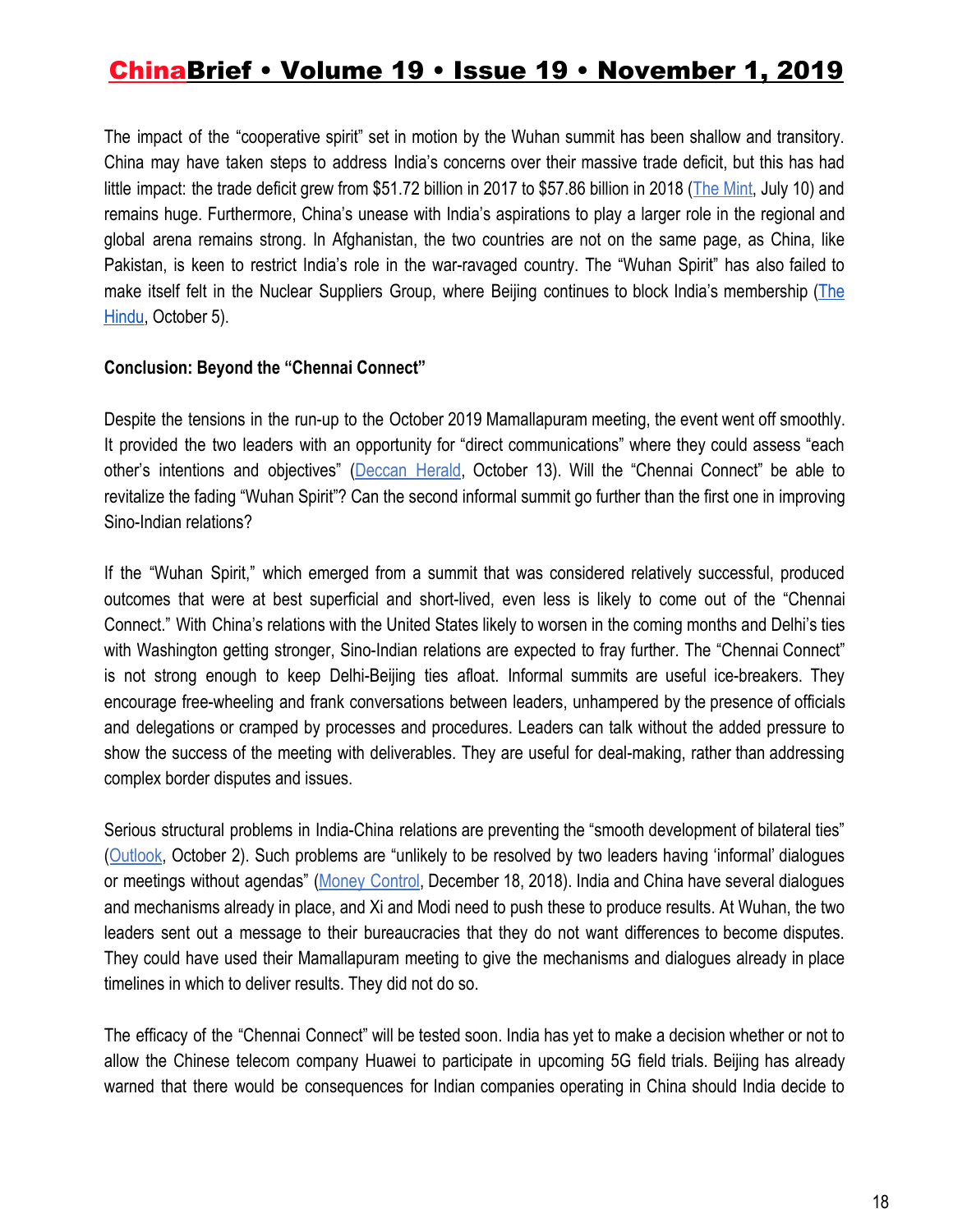block Huawei from doing business in the country. Such a development, alongside the tensions that already exist between the PRC and India, could trigger an early unraveling of the "Chennai Connect."

*Dr. Sudha Ramachandran is an independent researcher and journalist based in Bengaluru, India. She has written extensively on South Asian peace and conflict, political and security issues for* The Diplomat*,* Asia Times *and the Jamestown Foundation's* Terrorism Monitor.

**\*\*\***

### **China Focuses on Iran After CPEC Setbacks in Pakistan**

*By Adnan Aamir*

### **Introduction**

At the end of August, Islamic Republic of Iran (IRIN) Foreign Minister Mohammad Zarif visited Beijing for what appeared to be a routine visit. However, soon after the visit, it was reported in the media that the People's Republic of China (PRC) had agreed to invest a vast sum of \$400 billion in Iran. This would be the biggest investment that China has pledged to any one country as a part of its Belt and Road Initiative (BRI). According to the details of the agreement, China has pledged to invest \$280 billion in the oil, gas, and petroleum sector of Iran. In addition to this, Beijing has also announced an investment of \$120 billion in the transportation infrastructure of Iran. It was further revealed that these amounts will be invested in the first five years of the agreements, and that further investments can also be made if both parties agree. The PRC has also announced its intent to continue importing oil from Iran despite the imposition of sanctions by the U.S Government ([Petroleum Economist](https://www.petroleum-economist.com/articles/politics-economics/middle-east/2019/china-and-iran-flesh-out-strategic-partnership), September 3).

Per the available details, Chinese companies will be provided the first right of refusal in all of the projects in which China is investing—meaning that Chinese companies will be offered the projects first, and only after their refusal will the projects be made open for bidding by companies from any other country. Another particularly striking aspect of the agreement is that the PRC will reportedly station around 5,000 security personnel in Iran to protect its investments—the first time that China has openly asked for such a large security presence in any agreement with a BRI participant country ([The Nation \(Pakistan\)](https://nation.com.pk/09-Sep-2019/5000-chinese-security-personnel-to-protect-investment-in-iran), September 9).

### **Has the China-Pakistan Economic Corridor Been Shelved?**

In April 2015, the PRC signed the China-Pakistan Economic Corridor (CPEC) agreement with Pakistan. CPEC, valued at \$62 billion, was dubbed as the flagship project of the BRI. It started with much fanfare, and China pinned many hopes on the project, expecting CPEC to provide trade connectivity between China and the Arabian Sea, and consequently to the Strait of Hormuz in the Persian Gulf [\(Xinhua,](http://www.xinhuanet.com/english/2017-05/11/c_136274094.htm) May 11, 2017). CPEC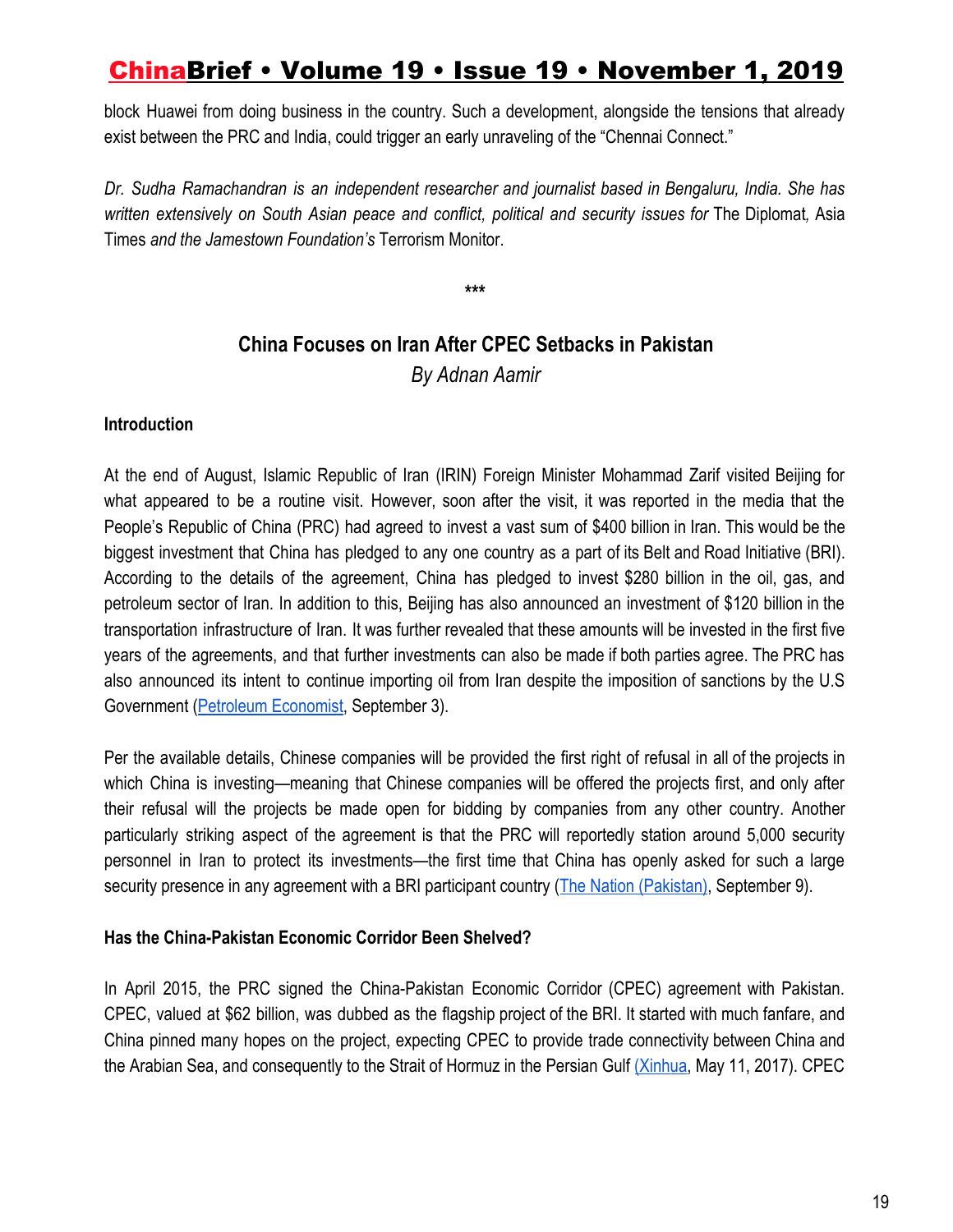was on track until mid-2018, when a transfer of power in Pakistan changed everything: the new government of Pakistan under the leadership of Prime Minister Imran Khan effectively took steps to scale down CPEC [\(Nikkei Asian Review,](https://asia.nikkei.com/Spotlight/Belt-and-Road/Pakistan-slashes-annual-funding-for-Belt-and-Road-projects) June 17).

Chinese officials have taken notice of the change of heart in Pakistan with regards to CPEC. China has reportedly cut down the funding for CPEC projects after cabinet ministers in Pakistan started criticizing CPEC. Due to a lack of funds, the government of Pakistan had to stop working on multiple projects. Now, work on most of the CPEC projects has been suspended and the program has lost its momentum (The [News](https://www.thenews.com.pk/print/528615-cpec-shelved) [\(Pakistan\)](https://www.thenews.com.pk/print/528615-cpec-shelved), September 17). This is nothing less than a major shock to the PRC's global Belt and Road machine. Therefore, it is natural that Beijing would look or alternative options to advance its interests in the region.



*Image: Iranian Foreign Minister Mohammad Javad Zarif (left) and PRC Foreign Minister Wang Yi (right) pose for a photo in the course of meetings held in Beijing on August 26, 2019. Zarif's visit reportedly produced an agreement by the PRC to invest \$400 billion in Iran's hydrocarbon and transportation industries. (Source[:](https://en.mfa.ir/portal/newsview/50370/iranian-chinese-foreign-ministers-meet-in-beijing) [Iranian Foreign Ministry\)](https://en.mfa.ir/portal/newsview/50370/iranian-chinese-foreign-ministers-meet-in-beijing)*

### **An Emerging "China-Iran Economic Corridor"?**

Since losing hope in the success of CPEC, China has looked further south to Iran, which enjoys many of the same strategic advantages as Pakistan. Iran has a long coastline in the Persian Gulf, and it controls one part of the coast in the narrow Strait of Hormuz. Furthermore, Iran, like Pakistan, can access transit routes into Central Asia through Afghanistan. From Beijing's perspective, the only negative point to Iran's geography is that the country does not have direct land access to China. However, even this can be compensated for by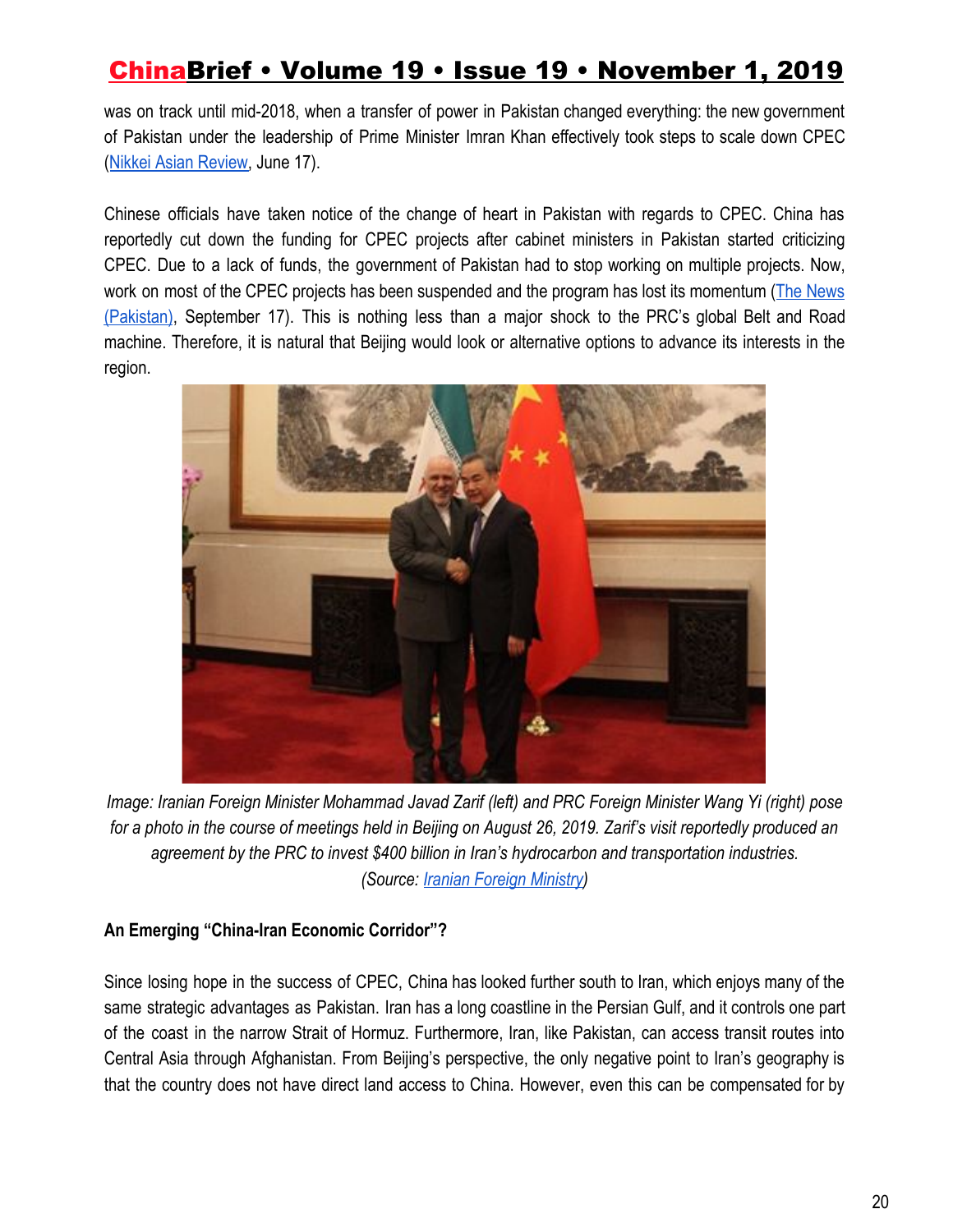Iran's direct land linkages to Central Asia—including routes that could bypass Afghanistan in the event that peace does not return to that troubled country. Therefore, China has decided to place its bets on what might be called a "China-Iran Economic Corridor."

The proposed PRC investments in Iran will serve two purposes. The investments in the oil and gas sector will support the struggling economy of Iran, and provide that major Middle Eastern country with an incentive to cooperate with China. Secondly, the investment in transportation infrastructure will develop the road and railway networks necessary to connect China with the Persian Gulf through the ports of Chabahar and Bandar Abbas.

Another key element to this story is the construction of railway lines connecting Afghanistan with China via the Central Asia states of Uzbekistan and Kazakhstan. The first train with 41 cargo containers successfully traveled from Afghanistan to China in September this year (Azer [News,](https://www.azernews.az/region/155591.html) September 6). China can use this connection to transport goods to and from Iran; however, it will first need to develop transport infrastructure connecting Iran with Afghanistan. This requires peace in Afghanistan, and for that purpose the PRC hosted Taliban leaders for September meetings in Beijing to contribute towards attaining peace in the country [\(SCMP,](https://www.scmp.com/news/china/diplomacy/article/3030026/china-urges-us-continue-engage-taliban-after-talks-beijing) September 23).

### **How Realistic is the China-Iran Corridor?**

Most of China's BRI projects have been over-ambitious, and there have always been question marks surrounding their ultimate prospects. CPEC is one such example: it was touted as a game-changer for Pakistan, but it did not rise to the high expectations created around it. Therefore, it is important to consider how realistic the proposed China-Iran Corridor might prove itself to be.

First of all, the China-Iran deals are almost seven times bigger than CPEC in terms of valuation. The \$62 billion CPEC has faced a plethora of economic and political problems in the last three to four years. In this context, a \$400 billion project will face even more obstacles than CPEC. It would be a gigantic economic venture, and its timely completion will be a huge challenge for both parties concerned. Secondly, the geopolitical situation of Iran is more volatile than that of Pakistan. Iran is facing sanctions and even the threat of armed conflict with the United States. Iran's government is also heavily invested in sponsoring Shiite groups from Yemen to Lebanon—and in connection with this, Iran has locked horns with the Kingdom of Saudi Arabia, one of the most powerful states in the Middle East. All of this means that Iran has a lot of enemies who may potentially try to sabotage the progress of this over-ambitious economic corridor to China. Therefore, it will be difficult for the PRC to ensure the smooth progress of this project.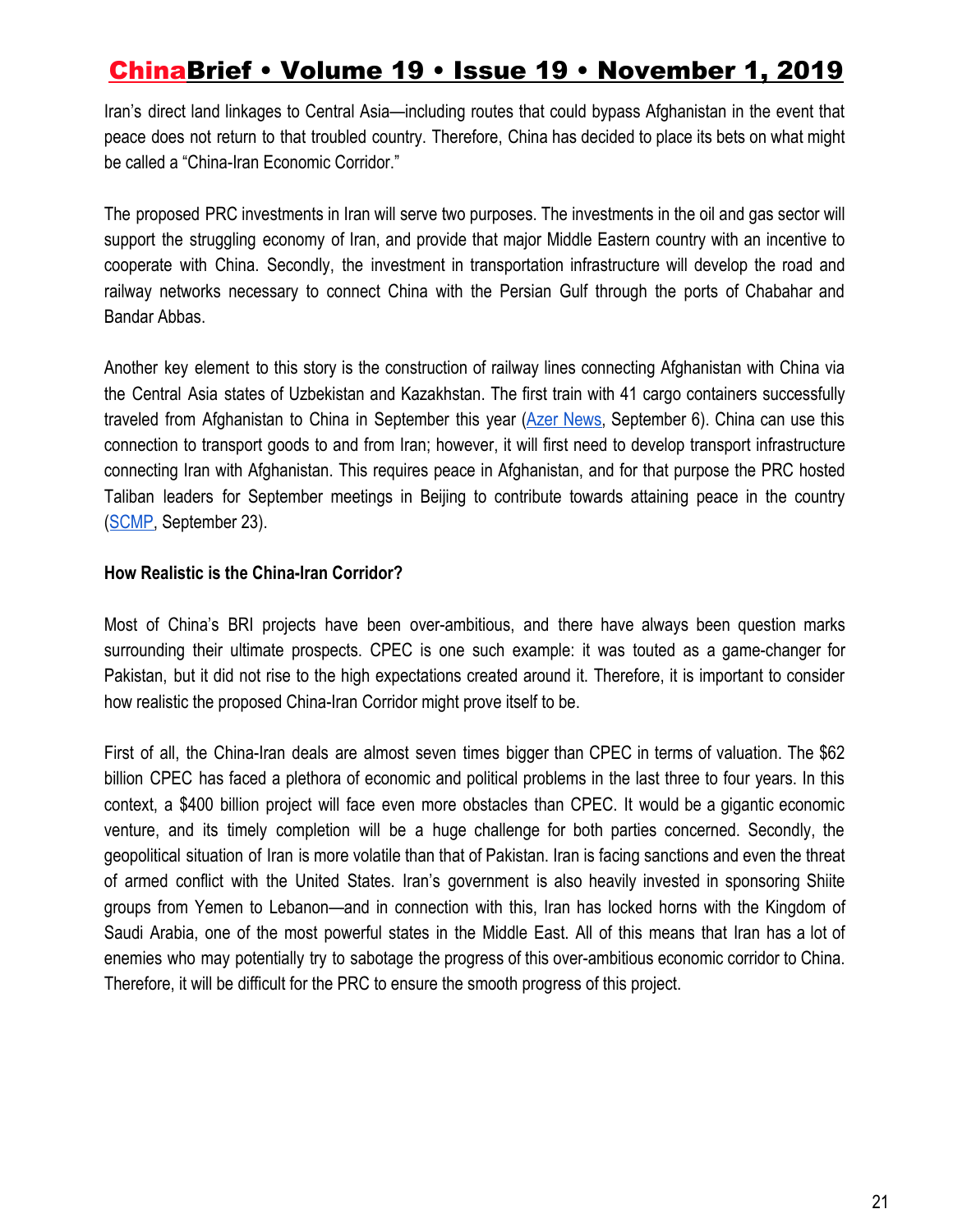### **The Reaction of Pakistan**

The incumbent government of Pakistan has changed the policies of the erstwhile government on CPEC. PM Khan's government has not only scaled CPEC down, but has treated it as a low priority project; in doing so, it not only killed the momentum of CPEC, but also earned the ire of Beijing. Things were going reasonably smoothly for the current government of Pakistan until India's surprise move on August 5, when it suspended the special status of Kashmir and made it union territory ([Xinhua](http://www.xinhuanet.com/english/2019-08/05/c_138285589.htm), August 5). This put the government of Pakistan on its back foot diplomatically, and made it feel more keenly the need for support from China. However, at that point Islamabad had already shelved CPEC, so it was difficult to convince the PRC to continue providing help to Pakistan.

Against this backdrop, Pakistan started in September to make a fresh push to renew CPEC. The government of Pakistan has used special powers and bypassed the parliament to establish a CPEC authority, which is supposed to fast track the work on CPEC projects while overriding the normal legislative checks [\(Dawn,](https://www.dawn.com/news/1509705) October 8). Pakistan also announced a 23-year tax holiday for Chinese companies running the port of Gwadar. These steps have been complemented by a Pakistan government public relations campaign promoting the message that CPEC has been revived. Pakistan has doubled down its efforts to revive CPEC in order to earn back the trust and support of China.

This change of heart by Pakistan is also due in part to the announcement of the China-Iran Corridor. Pakistan's decision-makers have realized that they lost their status as China's favorite client in the region. From 2015 to 2018, Pakistan was the main regional player on which China was betting; now, due to Pakistan's own policies, Iran has entered the picture to the detriment of Pakistan. If Pakistan does not mend fences with China, then it could further lose support from its so-called "Iron Brother". So, the fear of losing its advantageous geopolitical status to Iran made the government of Pakistan up the ante on CPEC. However, the abrupt manner in which the government of Pakistan took this step triggered a domestic political crisis: the opposition in Pakistan has rejected the establishment of the new CPEC authority, and this will further make CPEC controversial [\(Dawn](https://www.dawn.com/news/1509863), October 9). Still, the government will pursue these decisions in order to ensure that Pakistan does not lose its coveted place in the BRI.

### **Conclusion: What Is the Future of the China-Iran Corridor?**

This proposed corridor will likely prove to be very beneficial for Iran. It will provide Iran with diplomatic and economic support at a time when the Trump Administration is making an effort to isolate Iran as an international pariah. This series of projects could not only upgrade the oil and gas sector of Iran, but could also develop transportation infrastructure in the country, which will further develop Iran's overall economy. However, all of these benefits can only be realized if China actually fulfills its commitments; in the past, the PRC has been known to make exaggerated claims regarding its investments in other countries. CPEC is one